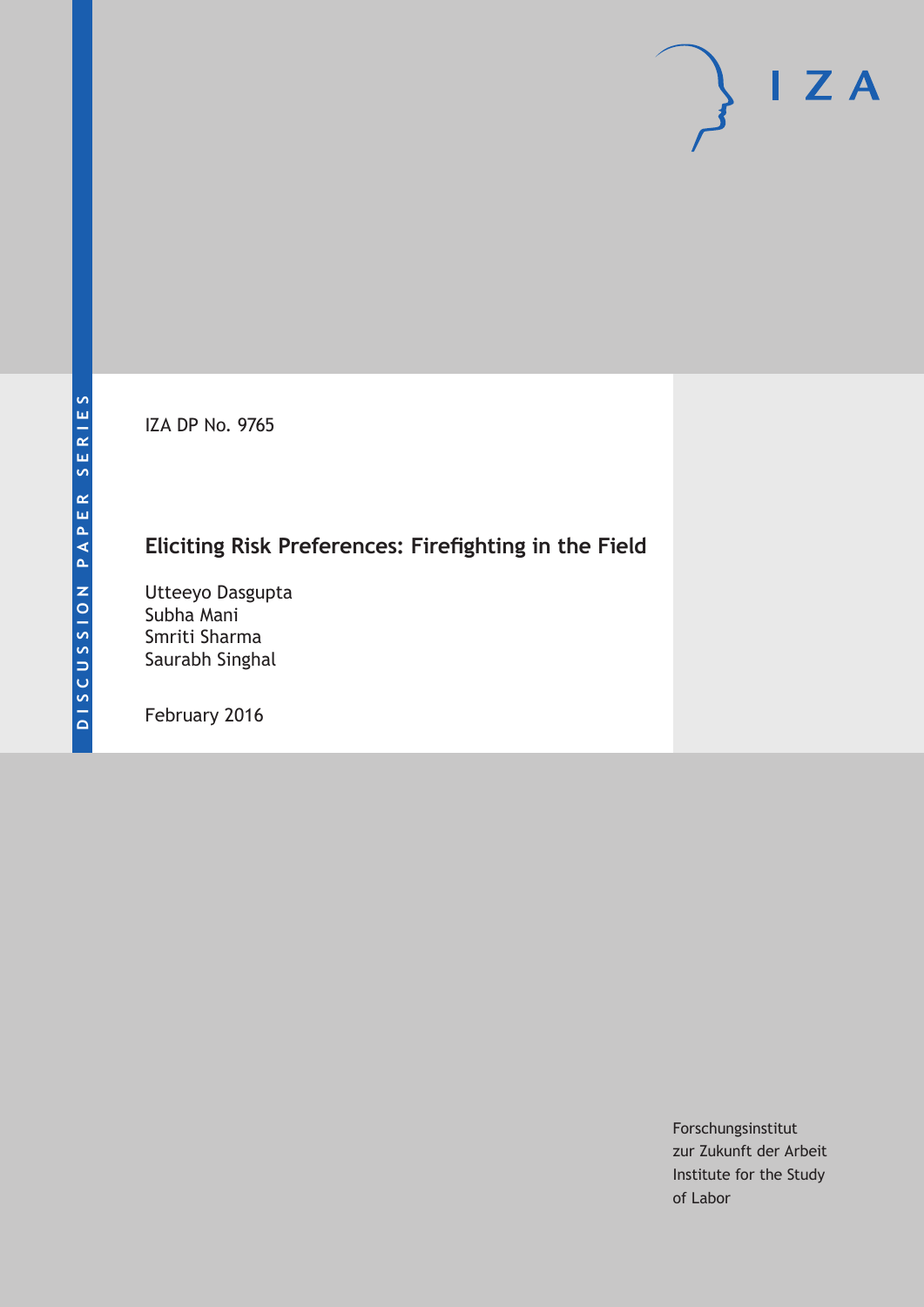# **Eliciting Risk Preferences: Firefighting in the Field**

# **Utteeyo Dasgupta**

*Wagner College and CIPS, Fordham University* 

# **Subha Mani**

*CIPS, Fordham University, PSC, University of Pennsylvania and IZA* 

# **Smriti Sharma**

*UNU-WIDER*

# **Saurabh Singhal**

*UNU-WIDER*

Discussion Paper No. 9765 February 2016

IZA

P.O. Box 7240 53072 Bonn **Germany** 

Phone: +49-228-3894-0 Fax: +49-228-3894-180 E-mail: iza@iza.org

Any opinions expressed here are those of the author(s) and not those of IZA. Research published in this series may include views on policy, but the institute itself takes no institutional policy positions. The IZA research network is committed to the IZA Guiding Principles of Research Integrity.

The Institute for the Study of Labor (IZA) in Bonn is a local and virtual international research center and a place of communication between science, politics and business. IZA is an independent nonprofit organization supported by Deutsche Post Foundation. The center is associated with the University of Bonn and offers a stimulating research environment through its international network, workshops and conferences, data service, project support, research visits and doctoral program. IZA engages in (i) original and internationally competitive research in all fields of labor economics, (ii) development of policy concepts, and (iii) dissemination of research results and concepts to the interested public.

IZA Discussion Papers often represent preliminary work and are circulated to encourage discussion. Citation of such a paper should account for its provisional character. A revised version may be available directly from the author.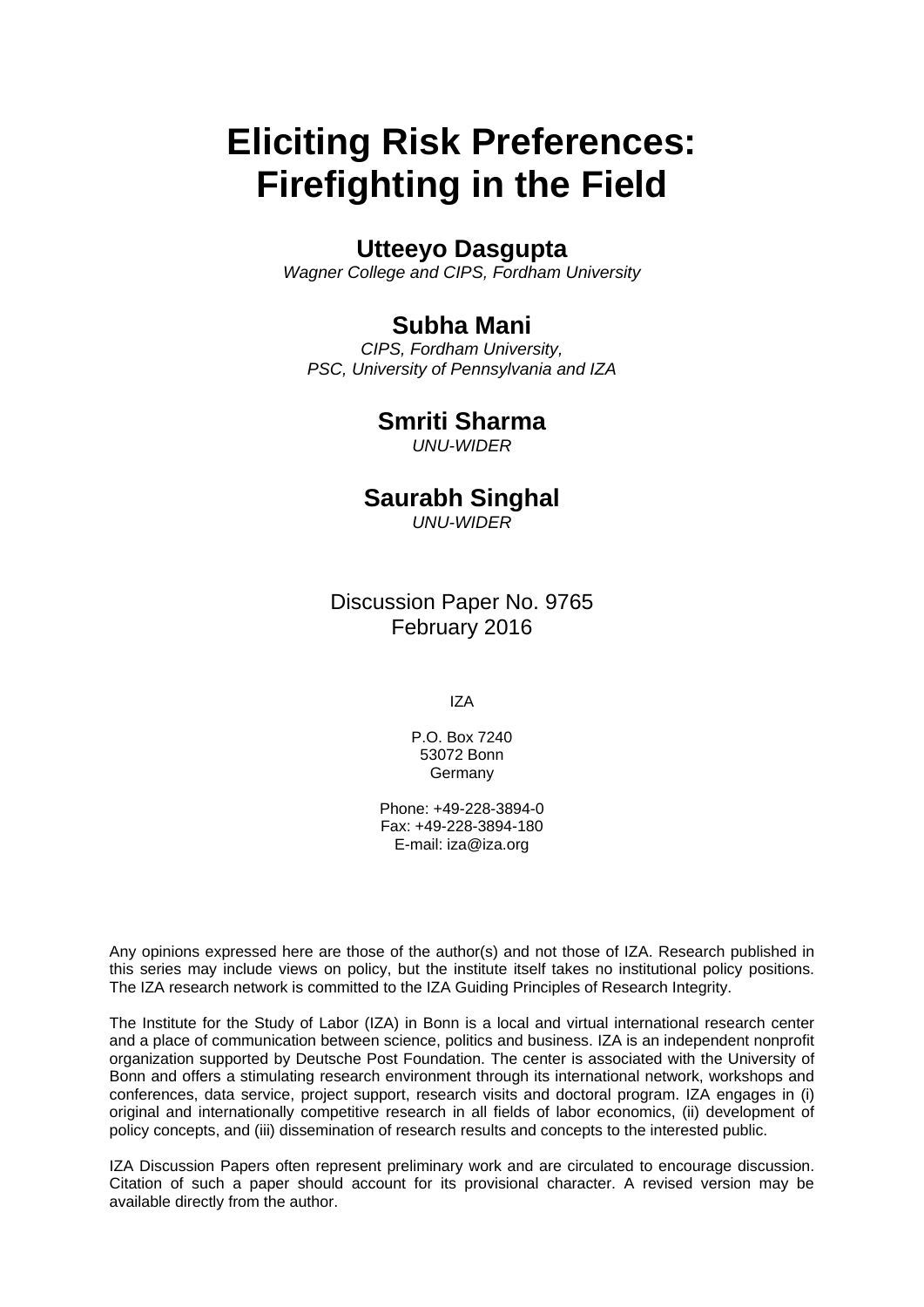IZA Discussion Paper No. 9765 February 2016

# **ABSTRACT**

# **Eliciting Risk Preferences: Firefighting in the Field\***

Field constraints often necessitate choosing an elicitation task that is intuitive, easy to explain, and simple to implement. Given that subject behavior often differs dramatically across tasks when eliciting risk preferences, caution needs to be exercised in choosing one risk elicitation task over another in the face of field constraints. We compare behavior in the simple most investment game (Gneezy and Potters 1997) and the ordered lottery choice game (Eckel and Grossman 2002) to evaluate whether the simpler task allows us to elicit attitudes consistent with those elicited from the ordered lottery task. Using a sample of over 2000 Indian undergraduate students, we find risk attitudes to be fairly stable across the two tasks. Our results further indicate that the consistency of risk attitudes across the tasks depends on gender of the subject, quantitative skills, father's education level, and dispositional factors such as locus of control and Big Five personality traits.

JEL Classification: C91, C81, D81

Keywords: risk preferences, experiment design, elicitation methods, personality traits, India

Corresponding author:

 $\overline{\phantom{a}}$ 

Subha Mani Department of Economics Fordham University 441 East Fordham Road Dealy Hall, E 520 Bronx, New York 10458 USA E-mail: smani@fordham.edu

<sup>\*</sup> Funding was provided by United Nations University - World Institute for Development Economics Research (UNUWIDER) and International Growth Center - India Central. The funders had no involvement in study design or the collection, analysis, and interpretation of data. Neha Agarwal, Riju Bafna, Piyush Bhadani, Japneet Kaur and Anshul Yadav provided excellent research assistance. We are especially grateful to the staff at the various colleges in the University of Delhi for lending their support in conducting the study. The usual disclaimer applies.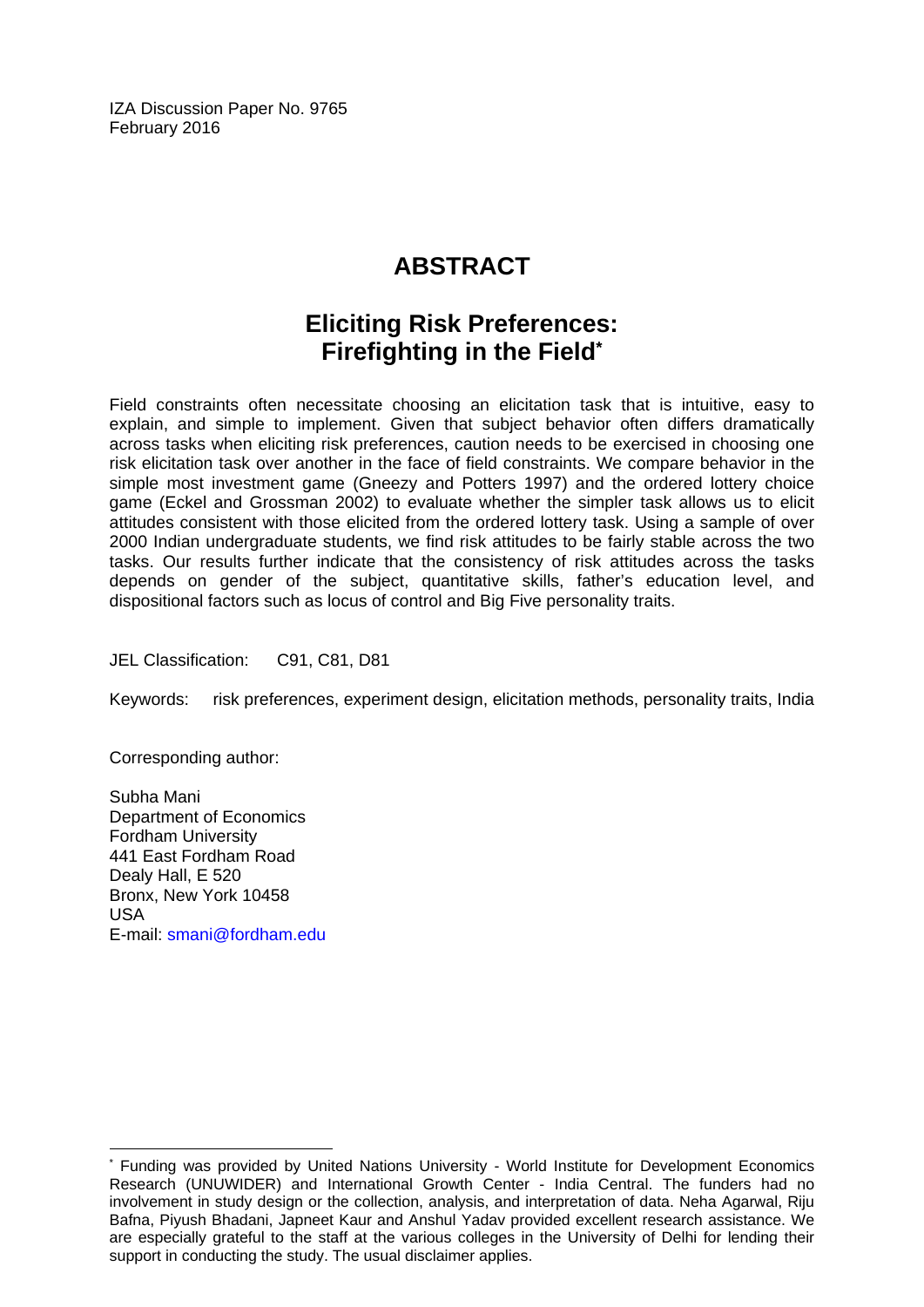#### **1. Introduction**

There is a rapidly growing interest in implementing economics experiments outside the laboratory to allow more robust and externally valid conclusions. However, they come with their own set of constraints. In particular, subjects in these extra-lab settings are often characterized by low levels of education and comprehension, and face higher opportunity costs of participation.<sup>1</sup> The restrictions on cognition and opportunity costs of participation often necessitate simpler experimental tasks that are relatively easy to explain, simple enough to comprehend, and easy to implement. Consequently, researchers often are in need of a simpler task that can be adopted in lieu of the more elaborate elicitation task (Angerer, Lergetporer, Glätzle-Rützler and Sutter 2015).

This compromise however, might not be straightforward when eliciting risk attitudes.<sup>2</sup> There are two potential problems. First, although it is well established that risk attitudes influence economic choices, the normative theory on decision-making under uncertainty as well as its experimental evaluations remain divided on how decision-makers evaluate risk (von Neumann and Morgenstern 1944; Kahneman and Tversky 1979; Harrison and Rutström 2009; Harrison, Humphrey and Verschoor 2010; Cox, Sadiraj, Vogt and Dasgupta 2013). A second, and critical problem is that settling for any particular risk elicitation method is worrisome in the light of the previous experimental findings that suggest that elicited risk preferences can vary dramatically across alternate elicitation tasks (Crosetto and Filippin 2015; Deck, Lee, Reyes and Rosen 2013; Isaac and James 2000). Our paper primarily focuses on this second issue, where we compare consistency in risk attitudes between the Eckel and Grossman (2002, 2008) ordered lottery choice task and the investment game of Gneezy and Potters (1997) to evaluate whether the simpler risk elicitation task – the investment game – allows the researcher to draw similar conclusions as the more intricate ordered lottery choice task.

While Binswanger (1980) devised one of the earlier choice tasks to elicit risk preferences among rural farmers in India, laboratory experiments over the years have adopted the multiple price list method of Holt and Laury (2002) as the gold standard for eliciting the complete range of risk attitudes (HL, henceforth). The HL method asks subjects to make ten different choices

<sup>&</sup>lt;sup>1</sup> See Charness, Gneezy and Kuhn (2013) for a broader discussion on issues related to extra-lab experiments. <sup>2</sup> See Charness, Gneezy and Imas (2013) for a detailed discussion of the advantages and disadvantages of the

commonly used risk elicitation methods.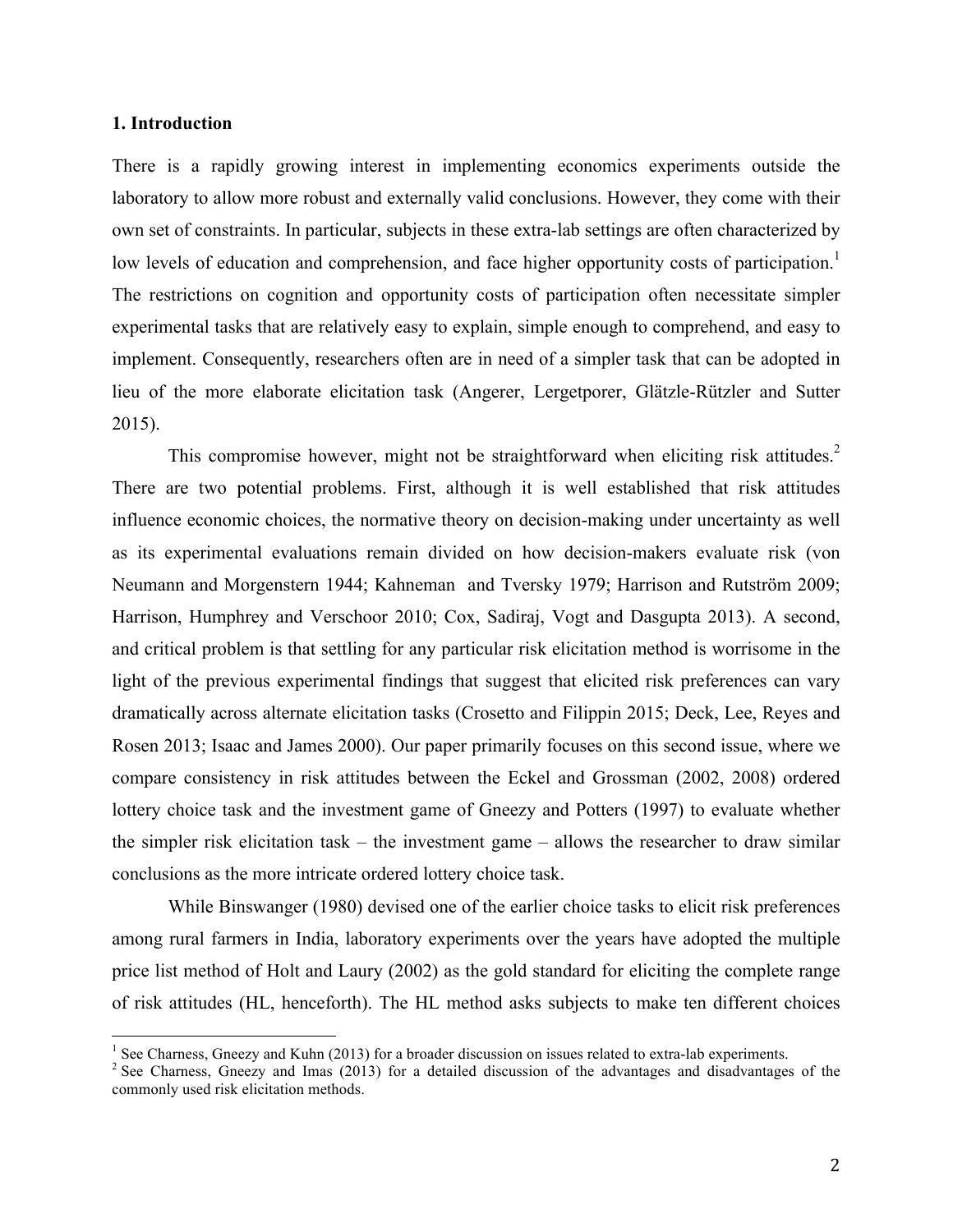between two different gambles with probabilities varying from 0.1 to 0.9 across each choice. This multiple-choice task however is often found to be too complex for subjects with poor cognition/education and those belonging to rural areas in developing countries. A number of developing country studies using the HL method document 40-60 percent rates of inconsistency in risk attitudes among subjects (Charness and Viceisza 2015; Cook, Chatterjee, Sur and Whittington 2013; Brick, Visser and Burns 2012; Jacobson and Petrie 2009; Galarza 2009). Eckel and Grossman (2002, 2008) proposed a simpler single-choice design where subjects are asked to choose one gamble from six different gambles where the probabilities of low and high outcomes are always 0.5 in each gamble (EG, hereafter). Dave, Eckel, Johnson and Rojas (2010) compare behavior in the HL and EG tasks to find that subjects consider the EG task to be simpler to comprehend, and the EG task provides more reliable estimates of risk aversion for subjects with limited mathematical ability.

However, even the EG task can be conceptually demanding, unfamiliar and non-intuitive by its very representation. To that end, Gneezy and Potters (1997) provided a more simply formulated task (GP, hereafter) that asks subjects to divide an allocation between a safe asset and a risky lottery where the expected returns from the gamble are always greater than the invested amount. Not only does this elicitation method have a natural description of a typical uncertain investment environment, it is also intuitive and easy to explain (Holt and Laury 2014). Recent surveys on perceived complexity of this investment task confirm that subjects find the task comparatively simpler to understand than the EG task (Crosetto and Filippin 2015). It is therefore no surprise that the investment task is being used increasingly in developing countries with non-standard subjects (Gneezy, Leonard and List 2009; Gong and Yang 2012; Cameron, Erkal, Gangadharan and Meng 2013; Gangadharan, Jain, Maitra and Vecci 2015; Dasgupta, Gangadharan, Maitra, Mani and Subramanian 2015).

However, whether this simple investment task provides consistent measures of risk preferences compared to other tasks remains an open question especially since previous work comparing behavior across alternate risk elicitation tasks provide mixed results. For example, Reynaud and Couture (2012) compare behavior of French farmers in the HL and EG tasks and find that choices are not stable across tasks, and subjects appear more risk-averse in the EG task. Deck, Lee, Reyes and Rosen (2008) compared behavior in the HL task with behavior in a variation of the 'Deal or No Deal' game to show that risk attitudes are poorly correlated across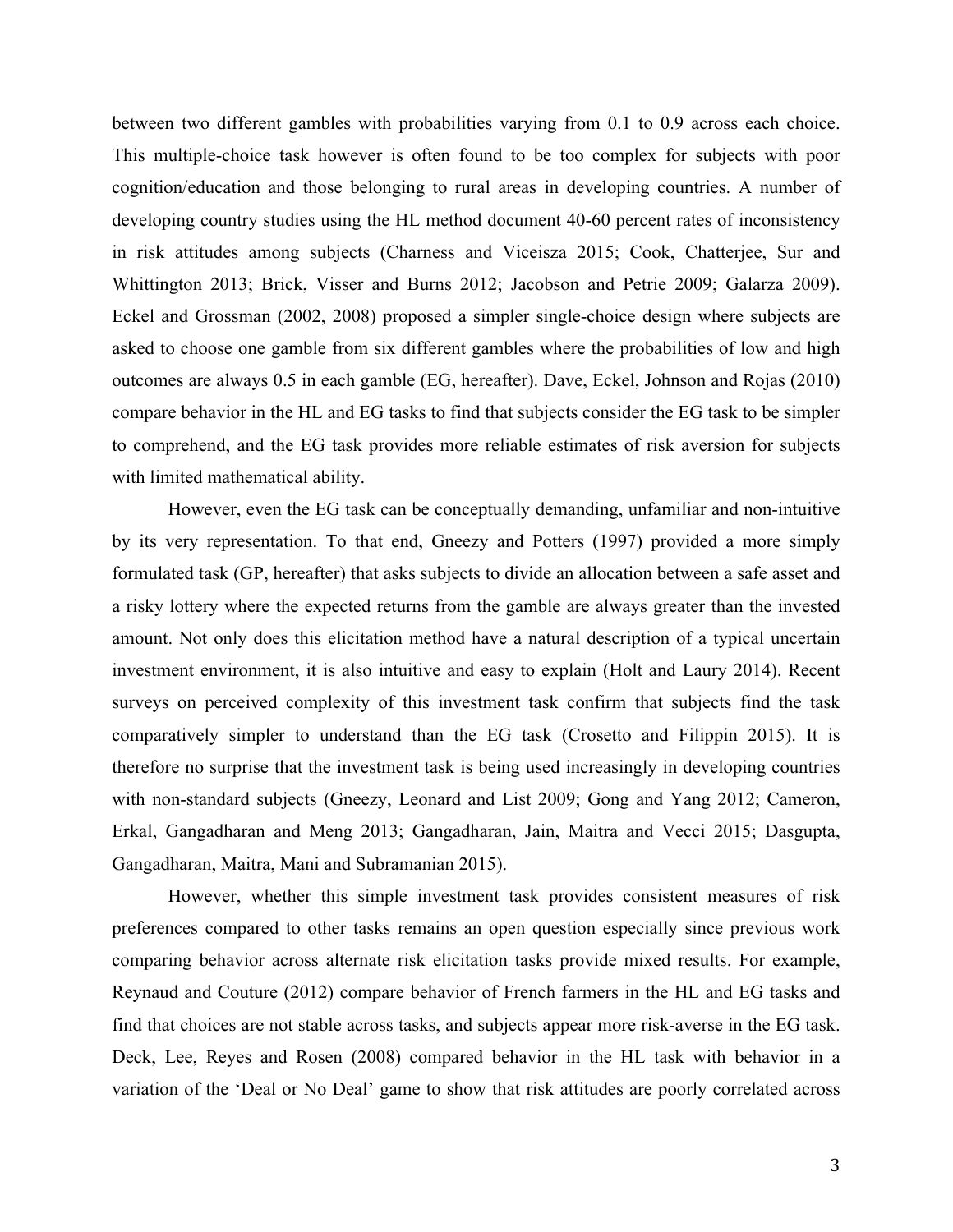elicitation methods. Deck et al. (2013) test for domain-specific risk attitudes using multiple risk tasks in a within-subjects design (including versions of the EG and the HL tasks) to find considerable variation in behavior across tasks, and do not find evidence supporting models of domain-specific risk attitudes. Crosetto and Filippin (2015) use a battery of incentivized tasks (HL, EG, GP, balloon analogue, bomb risk elicitation) along with the non-incentivized willingness to take risk scale and the domain-specific risk taking scale, to elicit risk attitudes. Importantly, in contrast to most of the previous literature, they use a between-subjects design, and hence rely exclusively on the assumption of preference homogeneity across subjects in interpreting their results. They suggest that the estimated risk aversion parameters from the tasks vary greatly due to biases introduced by the task themselves and not instability in any homogeneous preferences across tasks.

The above discussion underscores the importance of searching for a risk elicitation task that serves the dual purpose of being simple and at the same time providing results consistent with more elaborate procedures. To address this we evaluate the consistency of choices in the EG and the investment task using a within-subject design that allows us to control for individualspecific unobserved heterogeneity in underlying risk attitudes. Drawing on insights from psychology, we examine the role of Big Five personality traits and locus of control in explaining both variation in risk preferences and consistency of risk preferences. We also examine the association between inconsistency in risk preferences and measures of quantitative ability and socioeconomic characteristics.

Our results indicate that elicited risk attitudes are fairly stable across the EG and the investment tasks. Risk attitudes elicited from the investment game predict well, although not perfectly, attitudes in the EG task. We also find that subjects who are males, have better math skills, highly educated fathers, score higher on the Big Five emotional stability scale and lower on the agreeableness scale are more likely to be consistent in their risk preferences across tasks. We also find that individuals with greater internal locus of control demonstrate more consistent risk attitudes across tasks.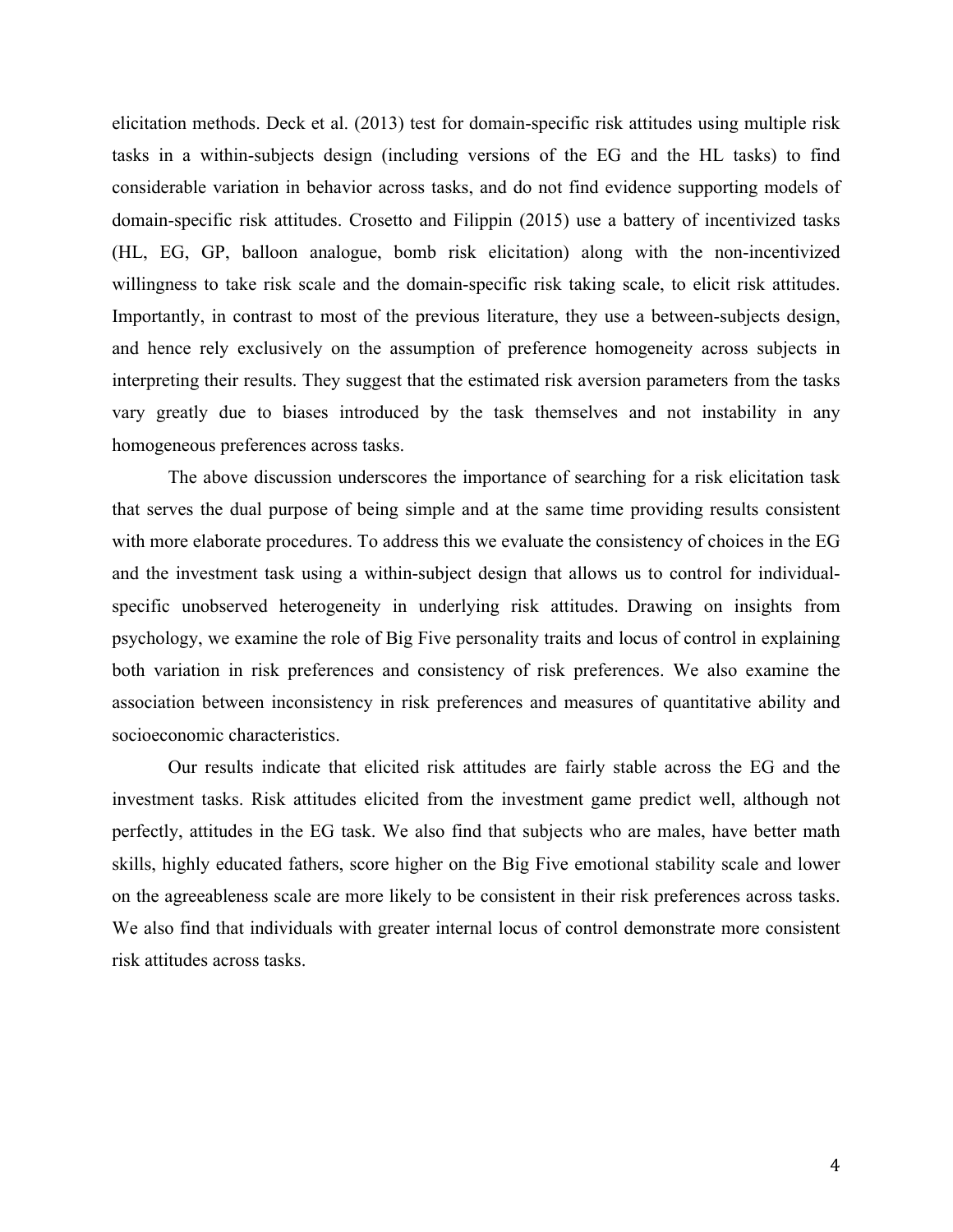#### **2. Experiment**

#### **2.1 Choice of Games**

Given our primary interest in using intuitive, easily comprehensible and incentivized risk elicitation tasks that are comparable, the EG task and the investment task were our preferred candidates. In the EG task, subjects are asked to choose one of the six gambles presented in separate rows, where each row represents a gamble with equal chances of receiving a high or a low payoff. Columns 1 and 2 in Table 1A list the high and low payoffs for all rows. Gamble 1 is the safe alternative where the high and low payoffs are identical. In moving down from gamble 1 to gamble 5, there is a linear increase in expected returns as well as an increase in the standard deviation of the payoffs; between gambles 5 and 6, there is only an increase in standard deviation but no increase in expected return. Under expected utility theory (EUT), risk-averse subjects should choose one of the lower-risk, lower-return gambles (i.e., gambles 1-4) whereas riskneutral subjects should opt for gambles 5 or 6. Further, those opting for gamble 6 (in the presence of gamble 5) can plausibly be characterized as risk-loving. Strictly speaking, riskneutrality does not rule out choosing gamble 6, and there is no obvious way to distinguish between risk-neutrality and risk-loving agents among those who choose gamble 6. In the investment task subjects are asked to divide an allocation of Rs. 150 between a safe asset and a risky investment. If the risky investment is successful (50 percent chance of success), three times the invested amount is paid to the subject along with the amount set aside in the safe option. If the risky investment is unsuccessful, subjects only received the amount set aside in the safe option. Under EUT, a risk-neutral or a risk-loving person should invest the full amount in the GP task. 3

The two tasks can be categorized under the 'investment portfolio' approach (Holt and Laury 2014) and are similar in many ways. First, they are both framed as single decision tasks in contrast to elicitation tasks that require subjects to make multiple decisions. Second, in both games the lottery probabilities are held constant at 0.5, which allows for better comprehension of the risk since 50 percent may be easier to understand (compared to 30 percent or 75 percent). Finally, the two tasks suffer from similar shortcomings in eliciting risk attitudes when trying to

<sup>&</sup>lt;sup>3</sup> Instructions for the two tasks are available from the authors upon request.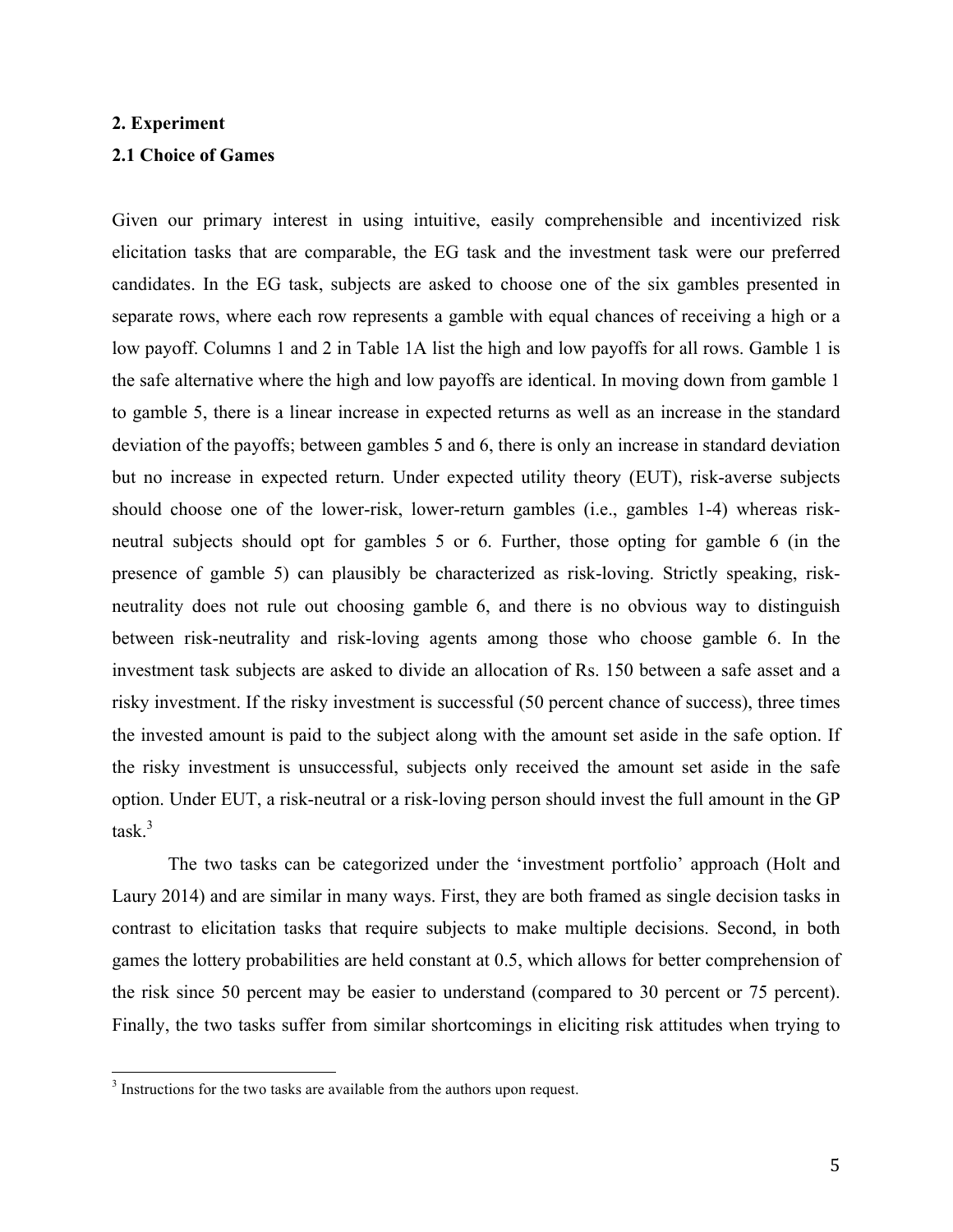distinguish between risk-neutral and risk-loving behavior and are typically useful only in separating out degrees of risk aversion.

One distinction between the two games seems pertinent to point out in light of the recent advances in normative theories of risk. Although the underlying level of uncertainty is identical across tasks (given the fixed probabilities in the gambles), a decision-maker might still perceive the final outcomes in the two tasks differently. In particular, subjects might view the EG task as one that compares two risky but non-zero positive payoffs, while the investment game introduces the risk of getting zero as one of the outcomes. The normative theory on mental accounting suggests that this difference can make decision-makers evaluate the two games differently (Thaler 1985). Of course, for subjects behaving according to EUT the differences in representation should not matter (the EG task can plausibly be interpreted in a way analogous to the GP task; see Table 1B for an exposition). However, recent work suggests that decisionmaking might not be restricted to a single normative theory of decision-making (Harrison and Rutström 2009); often reference dependence is observed, along with gender differences towards different levels of losses (Nelson 2015; Filippin and Crosetto 2014).

#### **2.2 Design and Protocol**

As part of a larger project, the subjects participated in four experimental tasks that included making choices in the two risk tasks. Subjects did not receive feedback between the tasks. To avoid wealth effects, only one of the tasks was randomly chosen for payment at the end of a session. Subjects were always presented with the EG task first and the investment game next.

The experiment was conducted with undergraduate students at University of Delhi, India. At the end of the experimental tasks, subjects completed a detailed socioeconomic questionnaire on family background characteristics, school and college information, academic performance, and personality traits (see Table 2 for descriptive statistics). We conducted 60 sessions with 2065 subjects, resulting in approximately 34 subjects per session. Each subject participated in only one session lasting for 75 minutes. All subjects received a show-up fee of Rs. 150. The average additional payment from the chosen task was Rs. 230.<sup>4</sup>

<sup>&</sup>lt;sup>4</sup> The exchange rate at the time of running these experiments was USD  $1 = \text{Rs. } 60$ .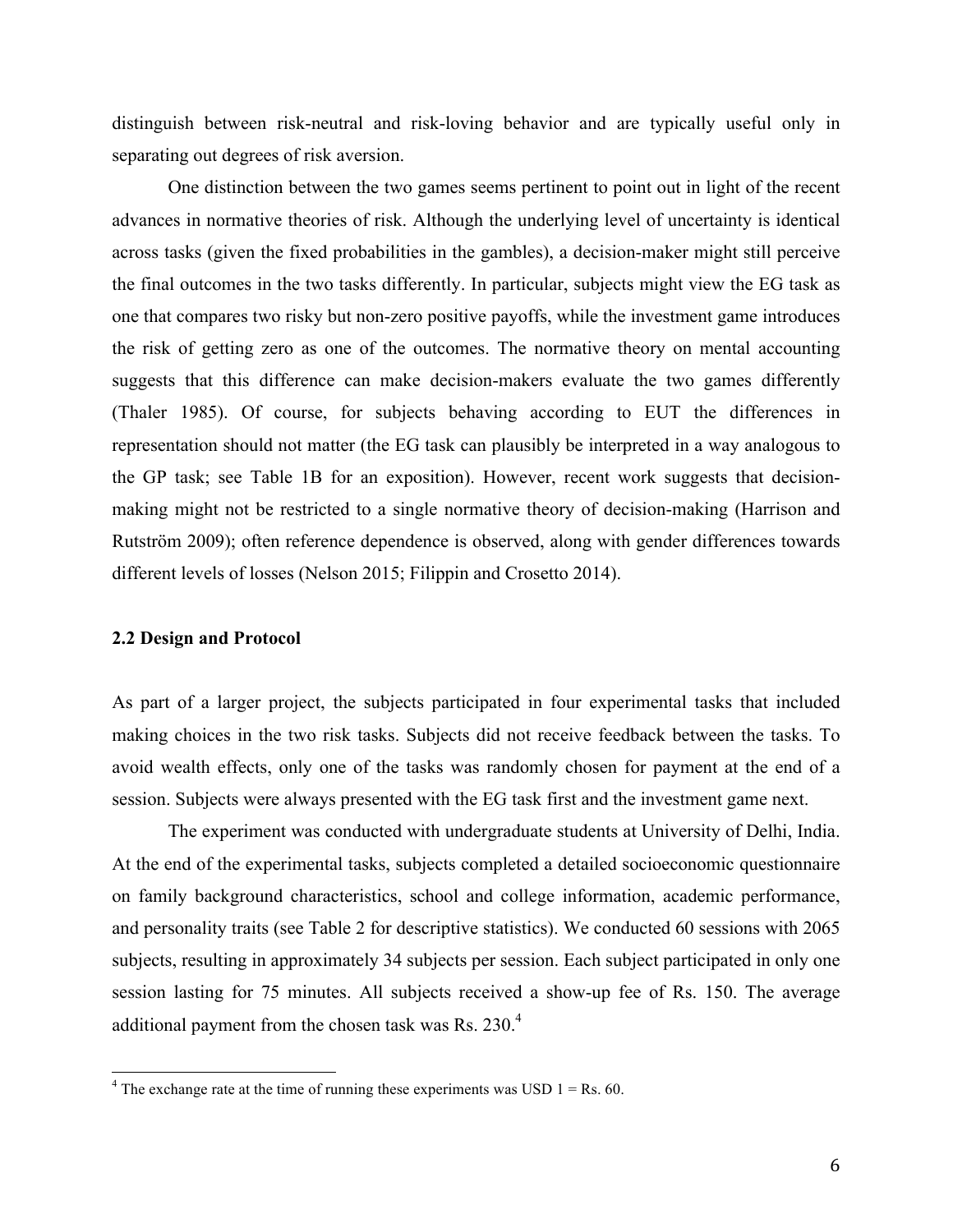#### **3. Results**

#### **3.1 Aggregate Behavior in Tasks**

In the EG task, 81.01 percent of subjects are risk averse (those who choose gambles 1-4), 9.64 percent are risk-neutral (those who choose gamble 5), and the remaining 9.35 percent are riskloving (those who choose gamble 6 in the presence of gamble 5). Table 1A reports the distribution of choices in the EG task. In the investment game, 96.7 percent of the subjects invest less than the full endowment of Rs. 150, and hence appear risk-averse. Overall, they invest 47 percent of their endowment in the risky asset.<sup>5</sup>

Further, when we look at behavior separated by gender, females appear significantly more risk-averse than males. In the EG task, 86 percent of females and 76 percent of males (ttest, p-value  $= 0.00$ ) exhibit risk aversion. In the investment game, males invest 49.6 percent of their endowment compared to 43.7 percent by females (t-test, p-value  $= 0.00$ ). The significant gender difference found in our experiment is consistent with previous results (Croson and Gneezy 2009; Eckel and Grossman 2008; Charness and Gneezy 2012; Niederle 2014). Aggregate behavior under the two tasks suggests that a higher proportion of subjects appear to be risk averse in the investment game (see Figure 1). This observed greater risk aversion can plausibly stem from mental accounting and an aversion towards investing in an environment where there is an apparent chance of losing the invested amount, a conclusion also shared by Crosetto and Filippin (2015).

#### **3.2 Stability of Risk Attitudes**

In this section, we evaluate whether individuals exhibit consistent risk attitudes across the two elicitation methods. If they do, elicited risk attitudes from one task should be able to predict attitudes in the other task. We assume constant relative risk aversion (CRRA) utility functions to derive the risk coefficients and regress the risk aversion coefficients from the EG task on those derived from the investment game. Since the lottery-based EG task elicits ranges of risk aversion

<sup>&</sup>lt;sup>5</sup> Charness and Viceisza (2015) in their review of papers using the investment game find it to vary between 44.67 percent and 70.86 percent among student population.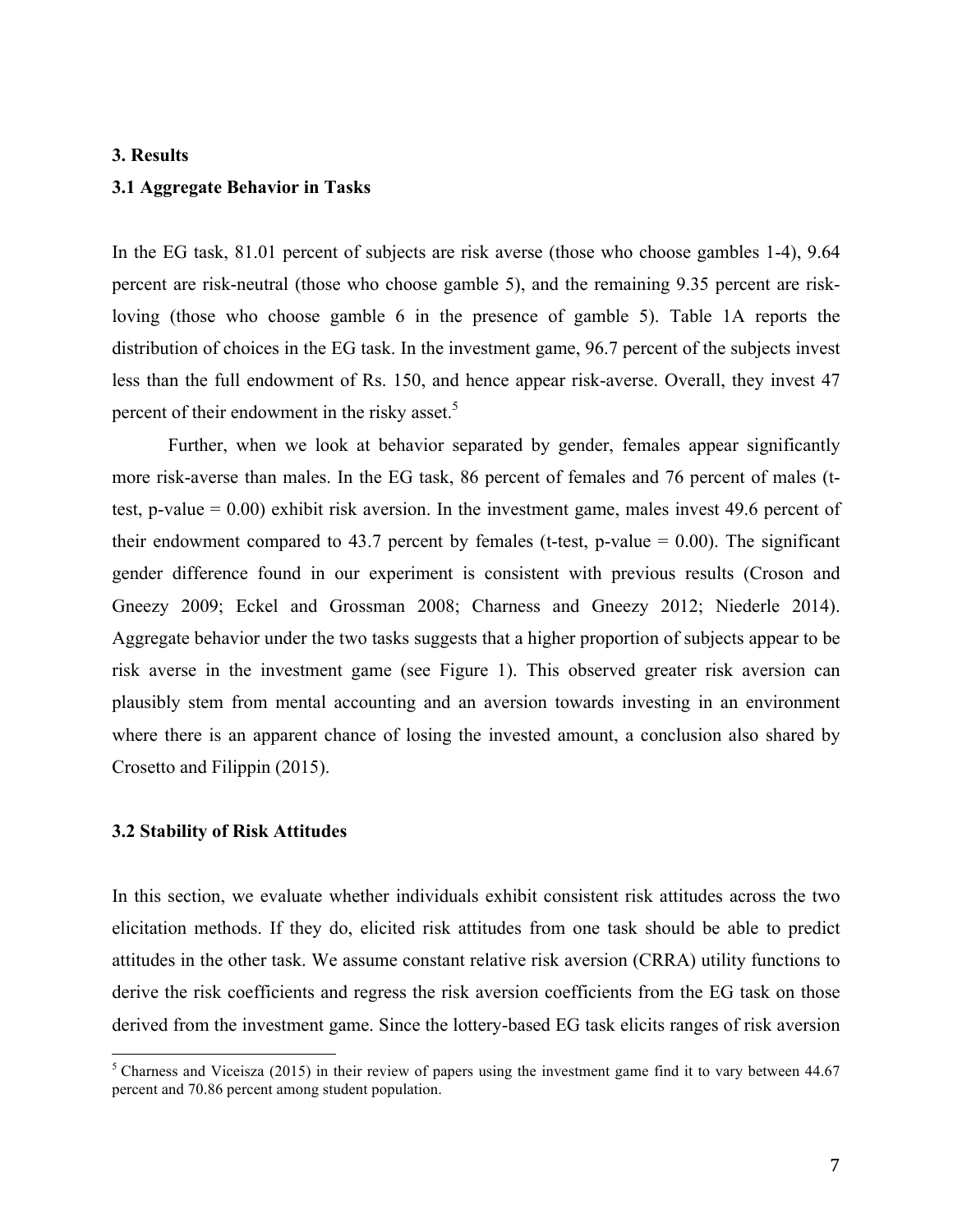rather than point estimates (as seen in Column 3 of Table 1A), we rely on interval regression methods, allowing for the dependent variable to have both upper and lower bounds or be left or right-censored (Anderson and Mellor 2009; Deck et al. 2013). A coefficient estimate of 1 on the risk coefficient from the GP task would indicate perfect predictability across two tasks. A coefficient between 0 and 1 would indicate that there is partial predictability between the two tasks, and a coefficient of 0 would suggest no association between the two tasks.

In these regressions, we also include controls that have been previously identified as influencing risk attitudes. We include a gender dummy (takes a value 1 if male, 0 if female). We measure 'crystallized intelligence' i.e., the ability to use existing knowledge as well as quantitative aptitude with subjects' performance on a simple two-digit number addition task. As dispositional factors might affect one's risk perceptions and willingness to take risk, we include measures of the broadly accepted taxonomy of Big Five personality traits: *Openness to experience* is the tendency to be open to new aesthetic, cultural, or intellectual experiences; *Conscientiousness* refers to a tendency to be organized, responsible and hard working; *Extraversion* relates to an outward orientation rather than being reserved; *Agreeableness* is related to the tendency to act in a cooperative and unselfish manner; *Neuroticism* (opposite of *emotional stability* as used in the specifications) is the tendency to experience unpleasant emotions easily, such as anger, anxiety, depression, or vulnerability. We use a 10-item Big Five inventory. Further, we also measure individuals' beliefs about how much control they have over events in their life using a 13-item Locus of Control questionnaire. An individual with an internal locus of control (i.e., higher score on the scale) tends to believe that they can control and are responsible for their own outcomes whereas those with an external locus of control attribute their outcomes to luck and to others. We use standardized values of all traits in the regressions.

We also control for the following socio-economic characteristics: religion (takes value 1 if Hindu, 0 otherwise), caste (binary variables for belonging to the disadvantaged groups of Scheduled Castes and Scheduled Tribes (SC and STs) and Other Backward Classes (OBCs) respectively), father being highly educated (takes a value 1 if father has graduate or postgraduate degree, 0 otherwise) and high income family (takes a value 1 if family income is Rs. 1,00,000 or more per month, 0 otherwise). Summary statistics reported in Table 2 indicate that approximately 51 percent of the sample is male, 32 percent belong to households that have high income, and 66 percent of subjects have fathers who have a graduate or post-graduate degree.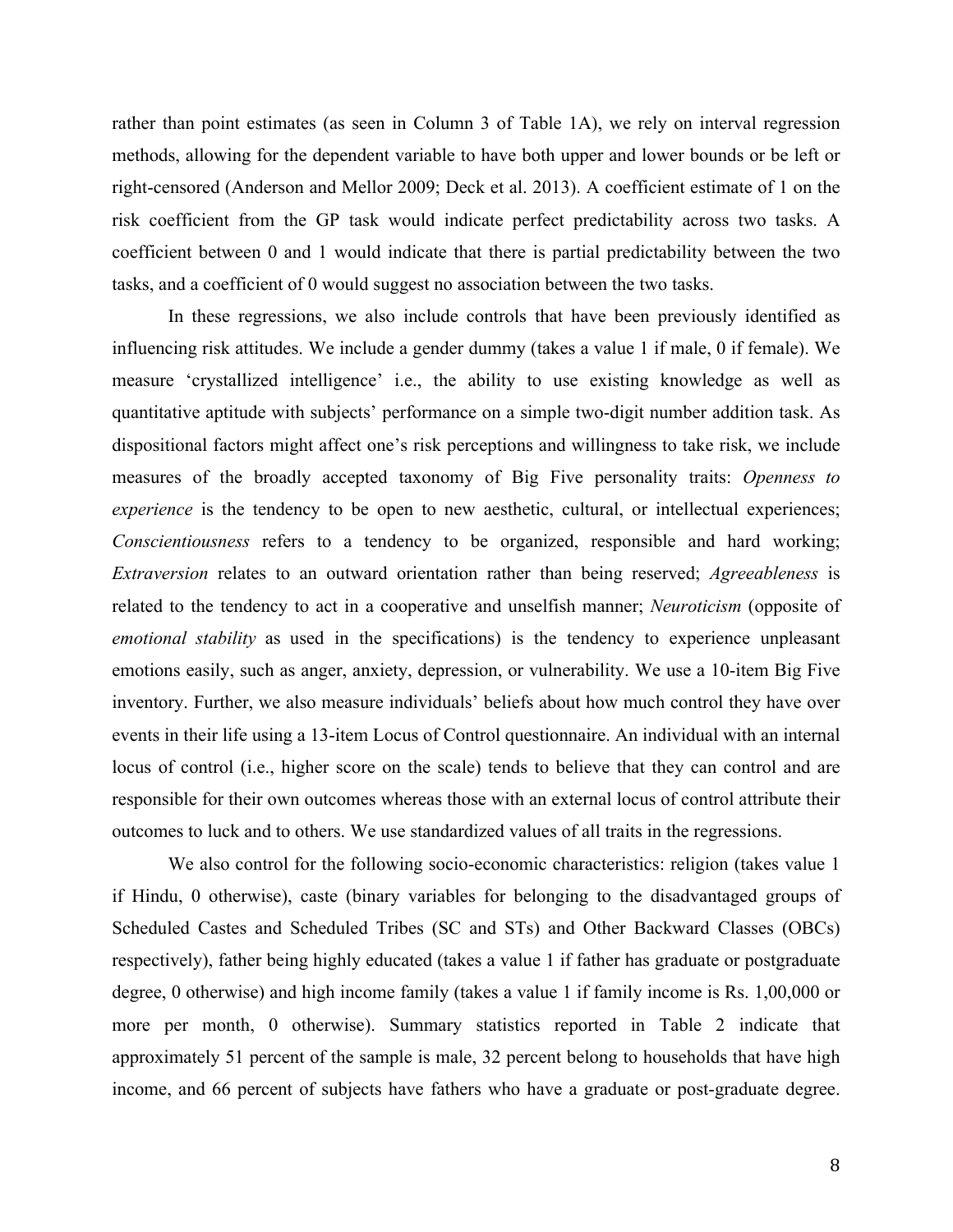Subjects are mostly Hindu and approximately 30 percent belong to disadvantaged groups.<sup>6</sup> Each of the Big Five personality trait questions are answered on a scale of 1 to 7  $(1 - \text{disagree})$ strongly;  $7 =$  agree strongly). Typical response on the traits is 4 (neither agree nor disagree) or 5 (agree a little). Out of a maximum possible value of 13 on the locus of the control scale, the average score is 7 in our sample.

Table 3 presents the regression results. Column 1 reports results without including the control variables introduced above. We find that the risk preferences in both tasks are highly positively correlated such that a 1-unit increase in the coefficient of relative risk aversion in the GP task increases the coefficient in the EG task by 0.84. Further, we find this marginal effect to be significantly different from zero but not different from 1, indicating a strong association between elicited risk attitudes from the two tasks. In Column 2, upon adding controls, the coefficient on the investment game drops to 0.70. While still significantly different from zero, it is significantly different from 1 as well now, indicating strong but less than perfect predictability of preferences across the two tasks. We find males to be significantly less risk-averse than females in our sample, as has been documented in previous studies (see Niederle 2014 for a recent review). Similar to Dohmen, Falk, Huffman, Sunde, Schupp and Wagner (2011), who find father's education to be a positive determinant of willingness to take risks, in our sample, subjects with highly educated fathers are significantly less likely to be risk-averse. We do not find other factors such as caste, religion, and family income of our subject population to be associated with risk attitudes. We also do not find subjects' cognitive abilities to be significantly associated with their risk preferences.<sup>7</sup>

The association between Big Five personality traits and risk preferences is comparatively less explored. We find that subjects scoring high on the emotional stability scale are less riskaverse potentially indicating that they are able to calmly and reasonably make a risk assessment. This is in line with the finding reported in Borghans, Golsteyn, Heckman and Meijers (2009) who find a positive association between risk aversion and neuroticism (converse of emotional stability). We also find that subjects with a more internal locus of control have less risk-averse preferences, supporting recent findings by Caliendo, Fossen and Kritikos (2014) that individuals

<sup>&</sup>lt;sup>6</sup> While age is considered to an important determinant of risk preferences, by design, there is not much variation in the data due to our exclusive subject sample of  $2<sup>nd</sup>$  and  $3<sup>rd</sup>$  year college students.

 $\frac{7}{7}$  There is no evidence of a non-linear relationship between cognitive ability as measured by performance in the number addition task and risk preference.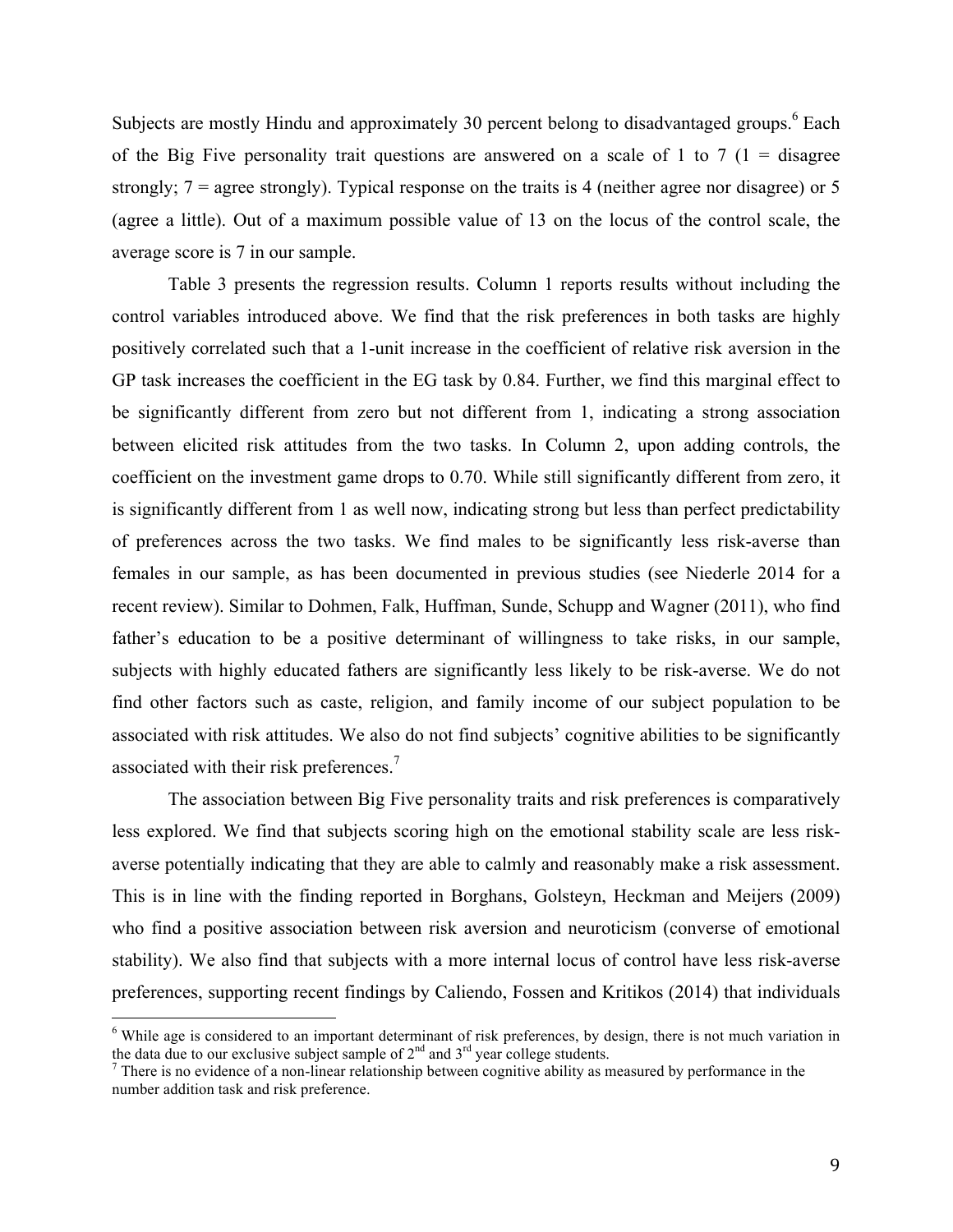with an internal locus of control are more likely to undertake entrepreneurship, an inherently risky activity.

It is evident however, that in spite of being positively and significantly associated, the within-subject risk measures are not perfectly identical. We next examine plausible determinants of this observed inconsistency across tasks that will further help with this choice in the field.

#### **3.3 Some Plausible Sources of Inconsistency**

The within-subject design allows us to focus entirely on the sources of cross-sectional variation in inconsistency controlling for all individual-specific unobservables common to the two risk elicitation tasks. In the regressions that follow, we use the earlier described vector of controls. We examine inconsistency in risk preferences using two measures, results of which are reported in Table 4.

Since the investment game does not allow us to identify risk-loving preferences from risk-neutral ones, we pool gambles 5 and 6 together in the EG task to facilitate comparison. In our first measure of inconsistency, we use the subjects' risk coefficient elicited from the investment game to predict the associated row or gamble (1-5) they should have picked in the EG task.<sup>8</sup> We code a subject as being inconsistent if the actual gamble they chose in the EG task is different from the one that is implied based on their risk coefficient elicited from the GP task. In Column 1 of Table 4, we report marginal effects from probit regressions where the dependent variable takes a value 1 if inconsistent by the above definition, 0 otherwise.

As the second measure of inconsistency, we take the absolute value of the difference between the risk coefficients from the EG task and the GP task. For the EG task, we use the midpoints of the intervals. The difference in risk coefficients in the two tasks captures the degree of inconsistency assuming CRRA, with higher values denoting greater inconsistency. In Column 2 of Table 4, we use this measure as the outcome variable and report parameter estimates from OLS regressions.

<sup>&</sup>lt;sup>8</sup> For subjects with  $r = 0.5$  in the EG task, there is a discontinuity across intervals since at  $r = 0.5$ , one is indifferent between gambles 4 and 5. In order to not lose the sample where  $r = 0.5$ , we assume that they would have chosen gamble 4 in the EG task.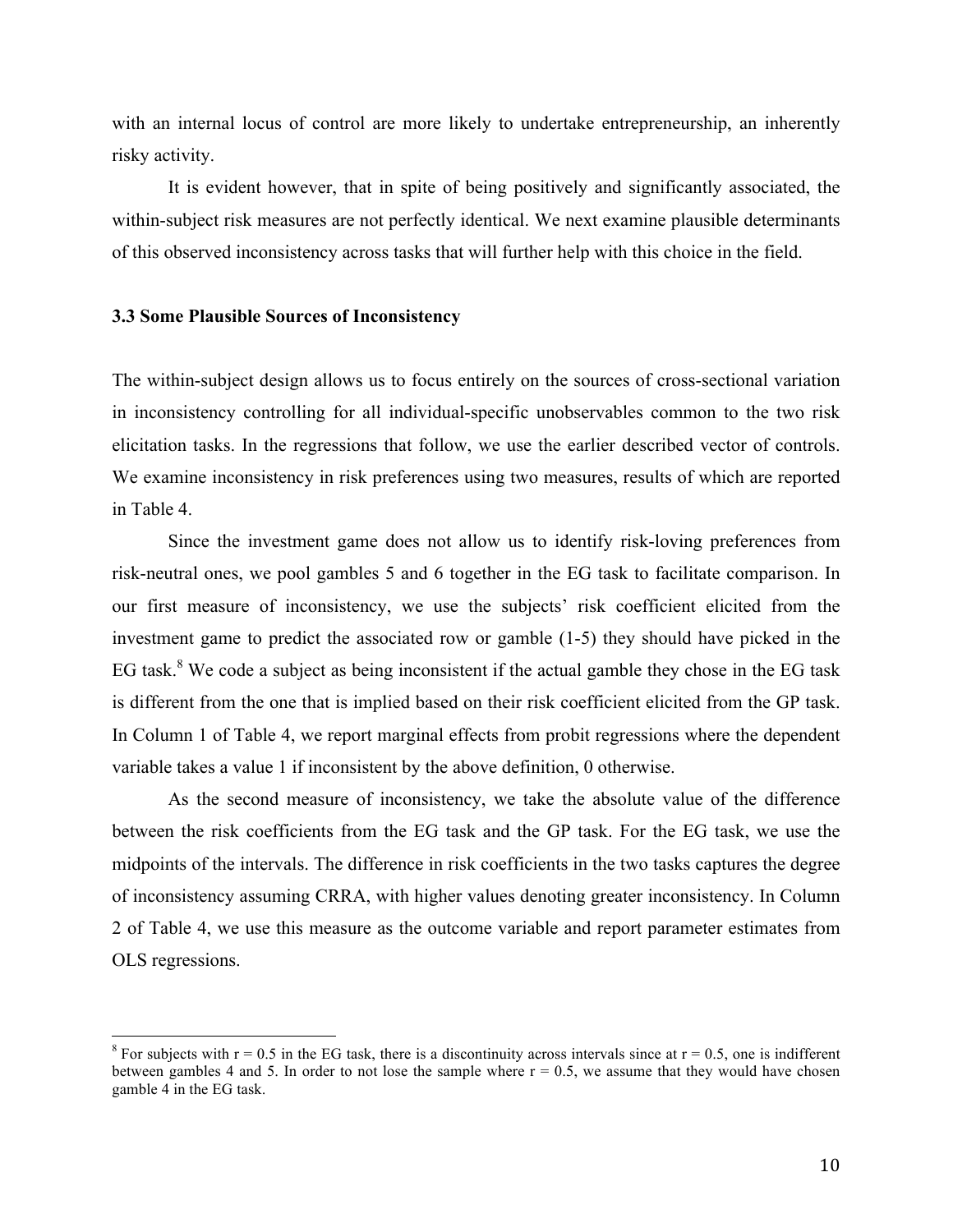Males appear to be relatively less inconsistent across risk elicitation tasks according to both measures of inconsistency. Being better at quantitative tasks seems to reduce inconsistency, as measured using the inconsistency dummy in Column 1 (although not the degree of inconsistency as measured by the absolute deviations in the risk coefficients reported in Column 2). Parental education, another indicator of acquired cognitive ability, is correlated with the degree of inconsistency such that subjects with more educated fathers are less likely to be inconsistent. Other characteristics such as family income, caste, and religion have no power in explaining either aggregate inconsistency or degrees of inconsistency between the two tasks in our sample.

Evidence from psychology suggests that variation in risk attitudes can be attributed to differences in perceptions of riskiness in different domains and outcomes (Weber, Blais and Betz 2002; Deck et al. 2013), which in turn can be influenced by differences in personality traits (Weber and Johnson 2008). Consequently, differences in personality can possibly help explain some of the inconsistency observed across the two tasks. We find that subjects scoring higher on the Big Five emotional stability scale and those with a more internal locus of control are less likely to exhibit inconsistency in risk preferences across tasks. Further, more agreeable subjects have a greater degree of inconsistency.

#### **4. Conclusion**

Experimental evaluations of welfare policies have taken off in a big way in developing countries (Miguel and Kremer 2004; Cohen and Dupas 2010) and new evidence suggests that being aware of recipients' risk attitudes is critical for successful policy implementation (Harrison 2011; Dasgupta et al. 2015). While attempting to elicit risk attitudes under field constraints, researchers are often forced to avoid elicitation methods that constitute the gold standards, to allow less educated subjects with poor comprehension to participate in the study.<sup>9</sup>

Choosing an alternative and simpler task is particularly challenging in light of the evidence from previous studies that show elicited risk preferences to be highly sensitive to the

<sup>&</sup>lt;sup>9</sup> For example, Charness and Viceisza (2015) provide a cautionary note on using relatively sophisticated risk elicitation mechanisms in the rural developing world, a conclusion shared in Cook et al. (2013) who use subjects from a low-income urban setting in India.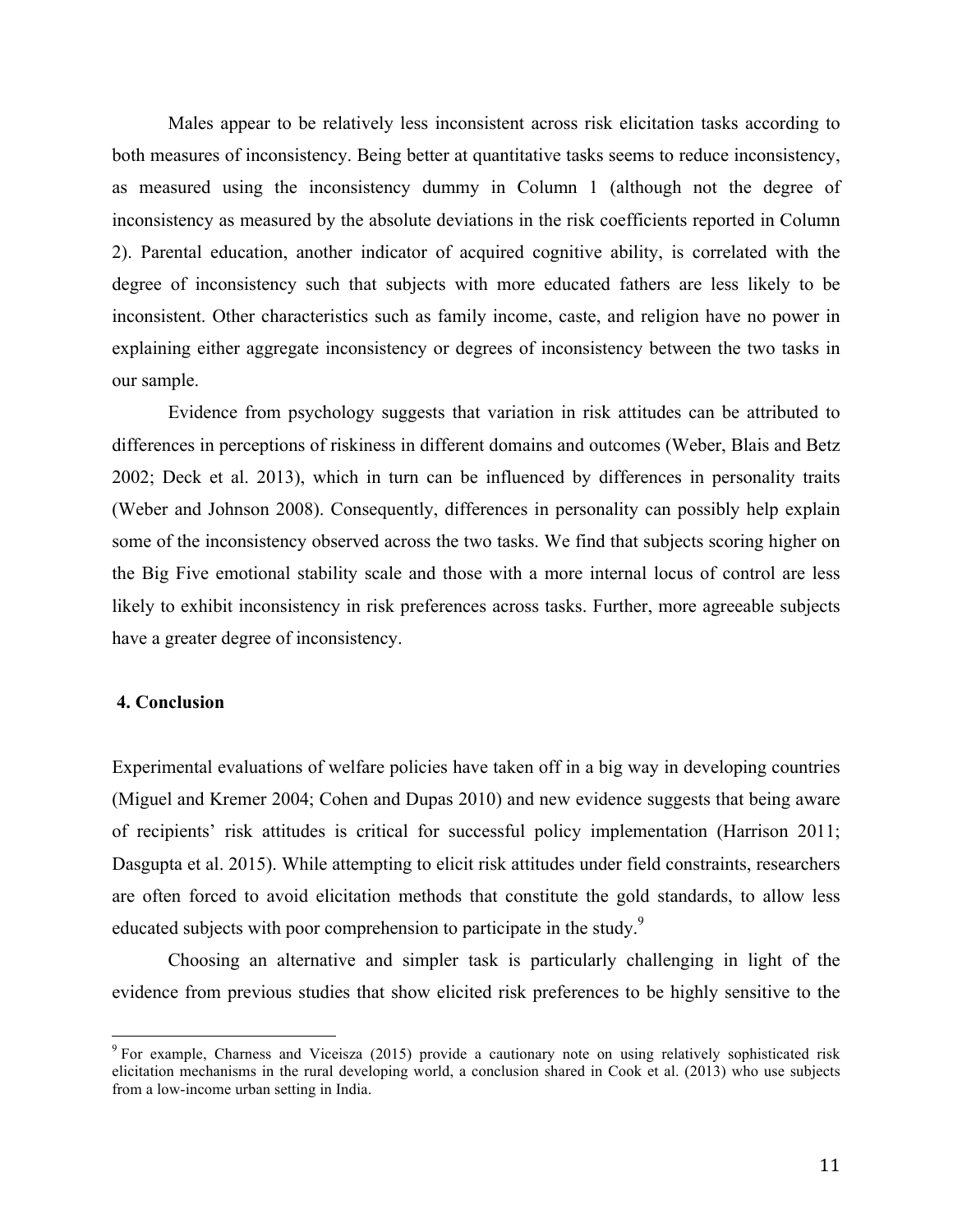method used. In particular, varying probabilities as well as domains across tasks plausibly makes decision-makers approach uncertainty in each situation differently and hence the observed differences in risk attitudes across tasks.

We use a within-subject design to evaluate consistency in risk attitudes between the ordered lottery format of the EG task and the simple investment representation of the GP task. Our results indicate that with fixed and commonly understood probabilities and similar elicitation methods, subjects indicate more consistent risk preferences across the two elicitation tasks. Risk attitudes seem to be fairly stable across the two tasks such that preferences elicited from the investment game predict quite well, albeit imperfectly, attitudes in the EG task. Results from our relatively large subject pool indicate that the consistency across tasks seems to depend weakly on cognitive abilities and more on inherited characteristics such as gender and some personality traits. We conclude that faced with field constraints related to time, cognition or comprehension, the investment game can provide stable and comparable measures of risk attitudes elicited using the EG task.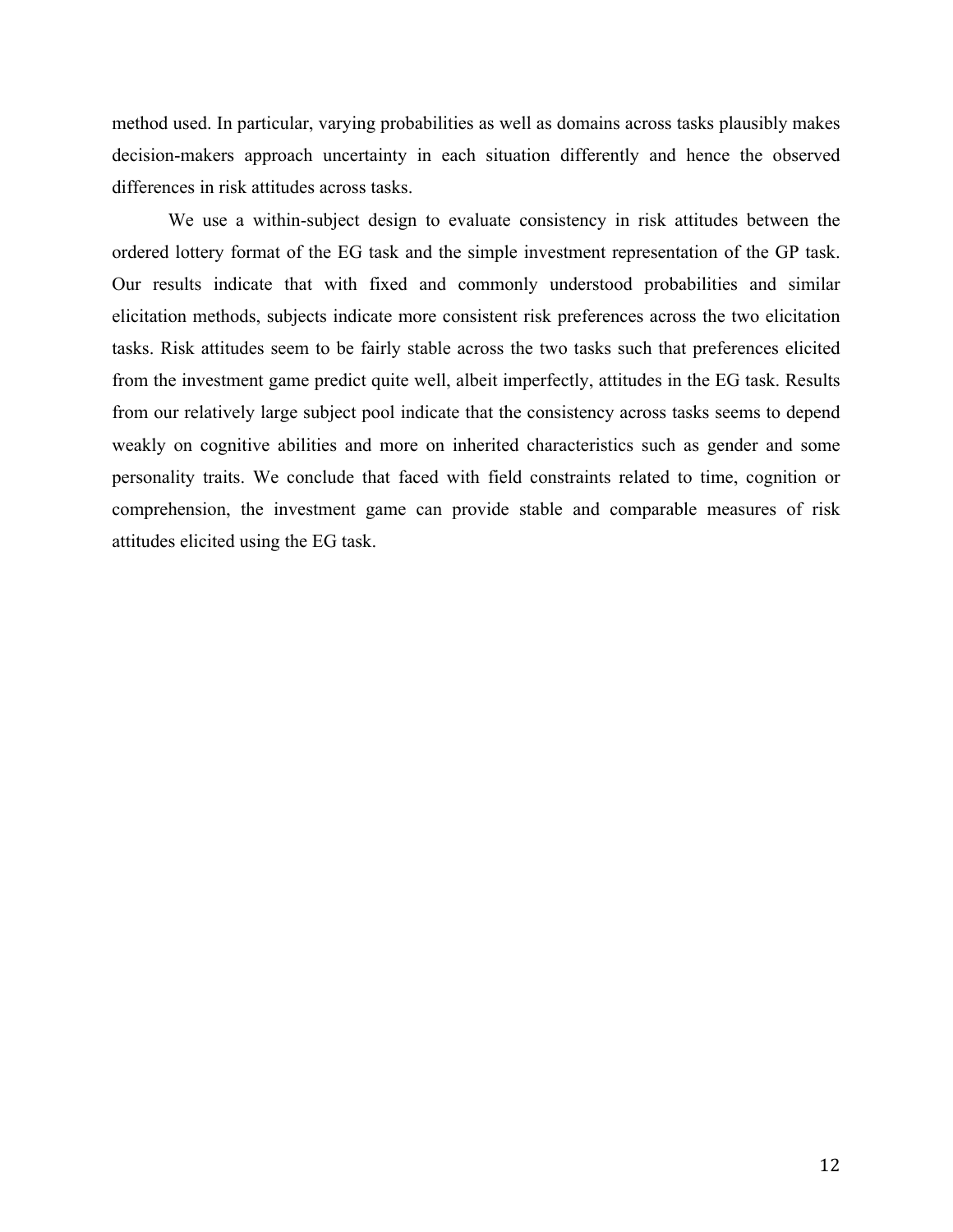#### **References**

Anderson, L.R., and Mellor, J.M. (2009). Are risk preferences stable? Comparing an experimental measure with a validated survey-based measure. *Journal of Risk and Uncertainty,* 39, 137-160.

Angerer, S., Lergetporer, P., Glätzle-Rützler, D., and Sutter, M. (2015). How to measure time preferences in children: a comparison of two methods. *Journal of the Economic Science Association*, 1, 158-169.

Binswanger, H.P. (1980). Attitudes toward risk: Experimental measurement in rural India. *American Journal of Agricultural Economics,* 62(3), 395-407.

Borghans, L., Golsteyn, B.H.H., Heckman, J.J., Meijers, H. (2009).Gender Differences in Risk Aversion and Ambiguity Aversion. *Journal of the European Economic Association,*  7(2–3), 649-658.

Brick, K., Visser, M., and Burns, J. (2012). Risk aversion: experimental evidence from South African fishing communities. *American Journal of Agricultural Economics*, 94(1), 133-152.

Caliendo, M., Fossen, F., and Kritikos, A.S. (2014). Personality characteristics and the decisions to become and stay self-employed. *Small Business Economics*, 42, 787-814.

Cameron, L., Erkal, N., Gangadharan, L., and Meng, X. (2013). Little Emperors: Behavioural Impacts of China's One-Child Policy. *Science,* 339(6122), 953-957.

Charness, G., and Gneezy, U. (2012). Strong Evidence for Gender Differences in Risktaking. *Journal of Economic Behavior and Organization*, 83, 50-58.

Charness, G., Gneezy, U., and Imas, A. (2013). Experimental Methods: Eliciting Risk Preferences. *Journal of Economic Behavior and Organization*, 87, 43-51.

Charness, G., Gneezy, U., and Kuhn, M. (2013). Extra-Laboratory Experiments: Extending the Reach of Experimental Economics. *Journal of Economic Behavior and Organization*, 91, 93-100.

Charness, G., and Viceisza, A. (2015). Three risk-elicitation methods in the field: evidence from rural Senegal. Working Paper.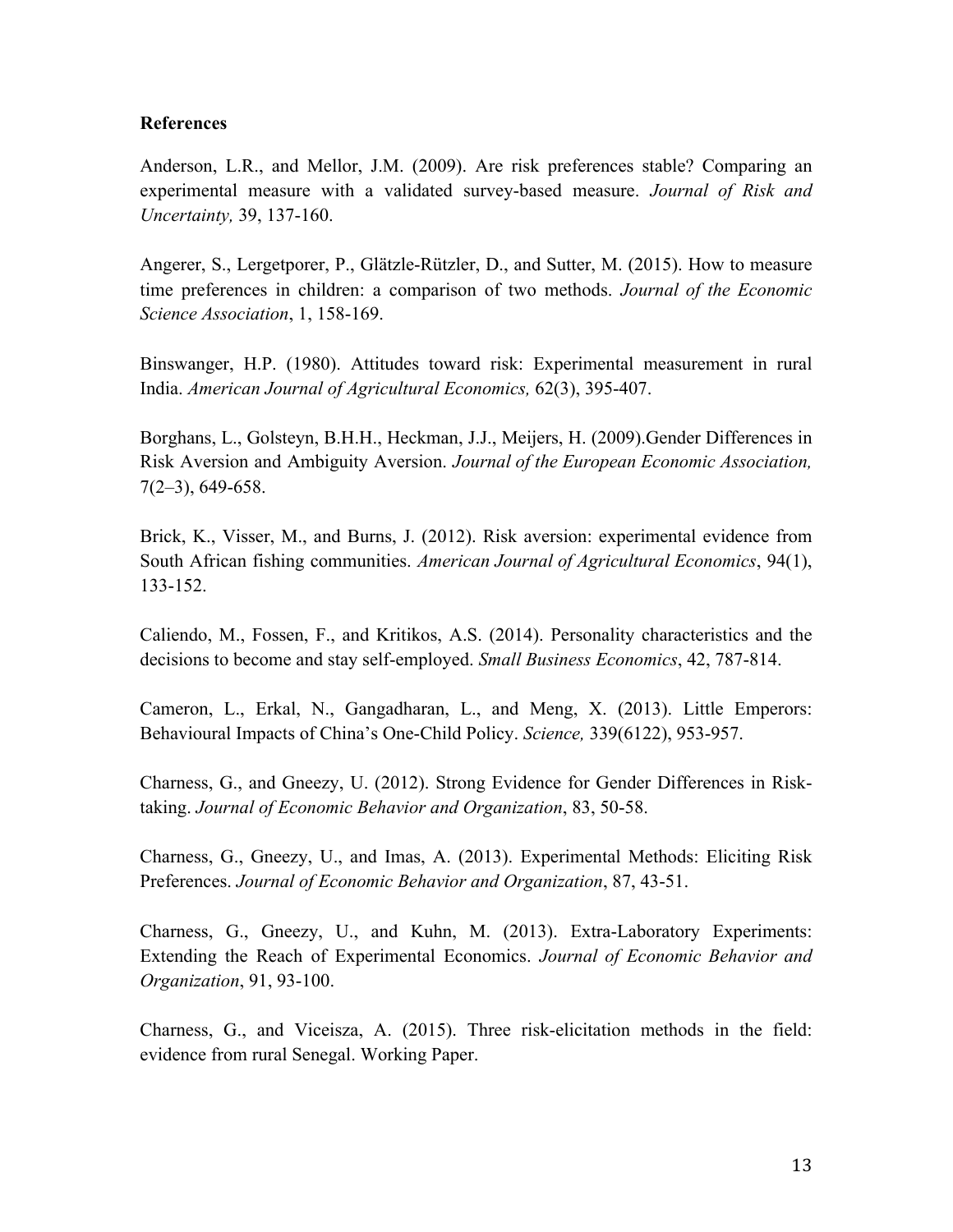Cohen, J., and Dupas, P. (2010). Free Distribution or Cost-sharing? Evidence from a Randomized Malaria Prevention Experiment, *Quarterly Journal of Economics*, 125(1), 1- 45.

Cook, J., Chatterjee, S., Sur, D., and Whittington, D. (2013). Measuring risk aversion among the urban poor in Kolkata, India. *Applied Economics Letters*, 20(1), 1-9.

Cox, J.C., Sadiraj, V., Vogt, B., and Dasgupta, U. (2013). Is There a Plausible Theory for Decision under Risk? A Dual Calibration Critique. *Economic Theory,* 54(2), 305-333.

Croson, R., and Gneezy, U. (2009). Gender differences in preferences. *Journal of Economic Literature*, *47*(2), 448-474.

Crosetto, P., and Filippin, A. (2015). A Theoretical and Experimental Appraisal of Four Risk Elicitation Methods*. Experimental Economics*, forthcoming.

Dasgupta, U., Gangadharan, L., Maitra, P., Mani, S., and Subramanian, S. (2015). Choosing to be trained: Do Behavioral Traits Matter? *Journal of Economic Behavior and Organization*, 110, 145-159.

Dave, C., Eckel, C.C., Johnson, C.A., and Rojas, C. (2010). Eliciting risk preferences: When is simple better? *Journal of Risk and Uncertainty,* 41(3), 219-243.

Deck, C., Lee, J., Reyes, J., and Rosen, C. (2008). Measuring risk attitudes controlling for personality traits. Working paper, University of Arkansas.

Deck, C., Lee, J., Reyes, J., and Rosen, C. (2013). A failed attempt to explain within subject variation in risk taking behavior using domain specific risk attitudes. *Journal of Economic Behavior and Organization*, 87, 1-24.

Dohmen, T., Falk, A., Huffman, D., Sunde, U., Schupp, J., and Wagner, G. G. (2011). Individual risk attitudes: Measurement, determinants and behavioral consequences. *Journal of the European Economic Association,* 9(3), 522-550.

Eckel, C., and Grossman, P. (2002). Sex differences and statistical stereotyping in attitudes toward financial risk. *Evolution and Human Behavior,* 23(4), 281-295.

Eckel, C.C., and Grossman, P.J. (2008). Forecasting risk attitudes: An experimental study using actual and forecast gamble choices. *Journal of Economic Behavior and Organization,* 68(1), 1-7.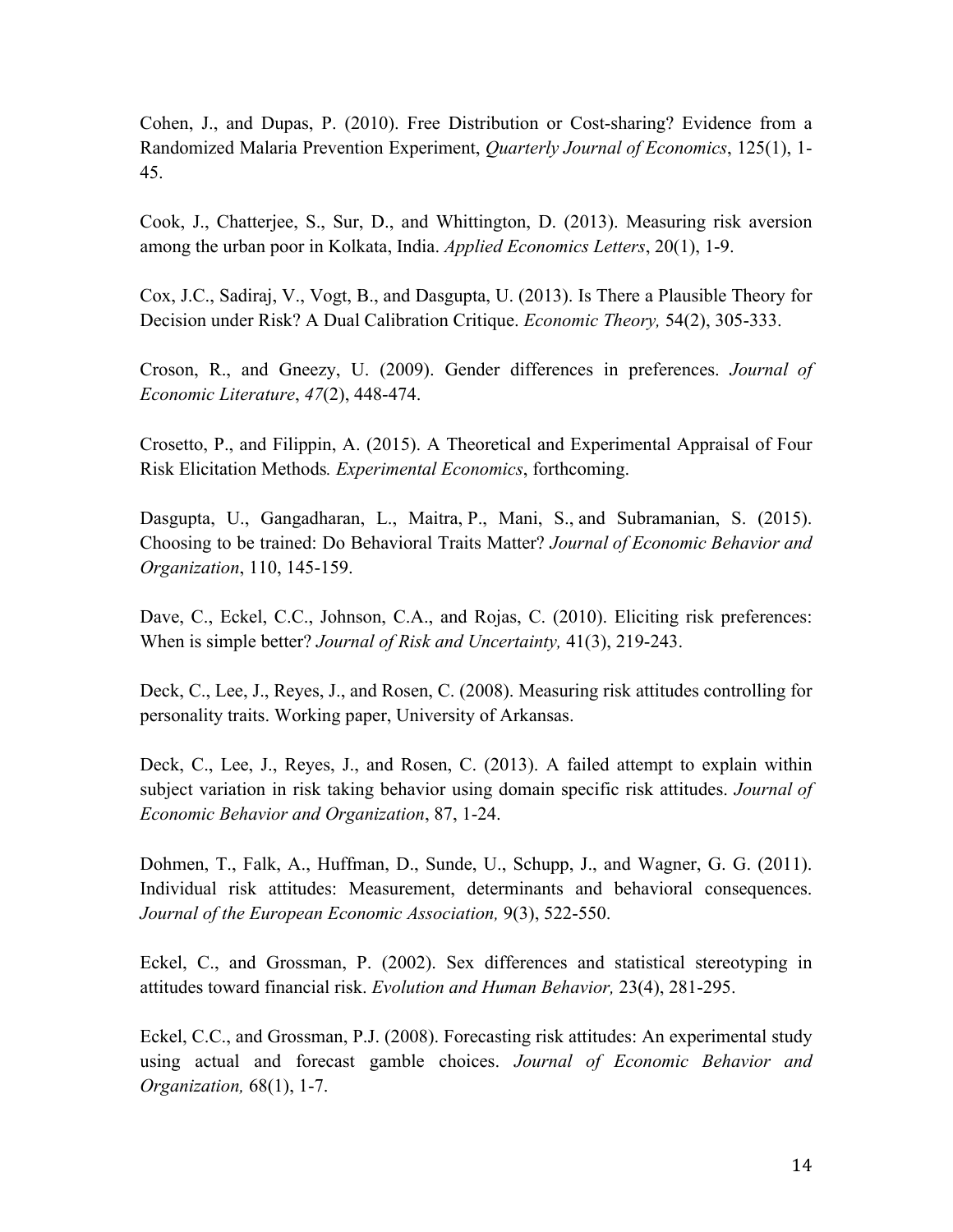Filippin, A., and Crosetto, P. (2014). A Reconsideration of Gender Differences in Risk Attitudes. IZA DP No. 8184.

Galarza, F. (2009). Choices under risk in rural Peru. MPRA Working Paper 17708.

Gangadharan, L., Jain, T., Maitra, P., and Vecci, J. (2015). Social Norms and Governance: The Behavioral Response to Female Leadership. *European Economic Review*, forthcoming.

Gneezy, U., Leonard, K., and List, J., (2009). Gender differences in competition: evidence from a matrilineal and a patriarchal society. *Econometrica*, 77, 1637-1664.

Gneezy, U., and Potters, J. (1997). An experiment on risk taking and evaluation periods. *Quarterly Journal of Economics*, 112(2), 631-645.

Gong, B., and Y, C-L. (2012). Gender differences in risk attitudes: Field experiments on the matrilineal Mosuo and the patriarchal Yi. *Journal of Economic Behavior and Organization*, 83, 59-65.

Harrison, G. (2011). Experimental Methods and the Welfare Evaluation of Policy Lotteries. *European Review of Agricultural Economics*, 38(3), 335-360.

Harrison, G.W., Humphrey, S.J., and Verschoor, A. (2010). Choice under uncertainty: evidence from Ethiopia, India and Uganda. *Economic Journal*, 120(543), 80-104.

Harrison, G. W., and Rutström, E. E. (2009). Expected utility theory and prospect theory: one wedding and a decent funeral. *Experimental Economics*, 12(2), 133-158.

Holt, C. A., and Laury, S. K. (2002). Risk aversion and incentive effects. *The American Economic Review,* 92(5), 1644-1655.

Holt, C. A., and Laury, S. K. (2014). Assessment and Estimation of Risk Preferences, in M. Machina and K. Viscusi (eds.), *The Handbook of the Economics of Risk and Uncertainty*. Elsevier.

Isaac, R., and James, D. (2000). Just who are you calling risk averse? *Journal of Risk and Uncertainty*, 20(2), 177-187.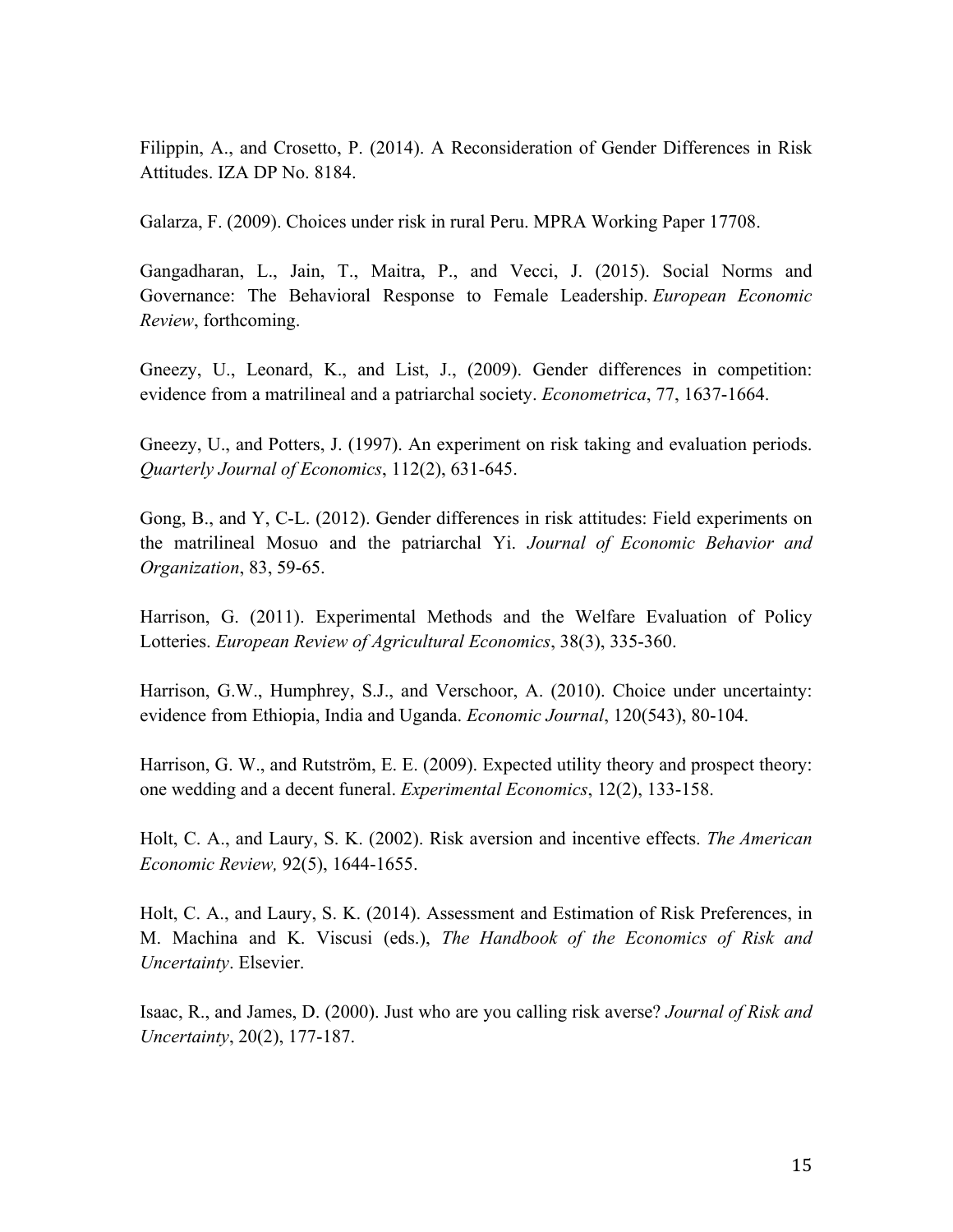Jacobson, S., and Petrie, R. (2009). Learning from mistakes: What do inconsistent choices over risk tell us? *Journal of Risk and Uncertainty*, 38(2), 143-158.

Kahneman, D., and Tversky, A. (1979). Prospect Theory: An Analysis of Decision under Risk. *Econometrica*, 47(2), 263-291.

Miguel, E., and Kremer, M. (2004). Worms: Identifying Impacts on Education and Health in the Presence of Treatment Externalities. *Econometrica*, 72 (1), 159-217.

Nelson, J.A. (2015). Are Women Really More Risk-Averse than Men? A Re-Analysis of the Literature Using Expanded Methods. *Journal of Economic Surveys*, 29(3), 566-585.

Niederle, M. (2014). Gender. NBER Working Paper No. 20788.

Reynaud, A., and Couture, S. (2012). Stability of risk preference measures: results from a field experiment on French farmers. *Theory and Decision*, 73, 203-221.

Thaler, R. (1985). Mental Accounting and Consumer Choice. *Marketing Science*, 4(3), 199-214.

von Neumann, J., and Morgenstern, O. (1944). *Theory of Games and Economic Behavior*. Princeton, New Jersey: Princeton University Press.

Weber, E. U., Blais, A., and Betz, N. E. (2002). A Domain-specific Risk-attitude Scale: Measuring Risk Perceptions and Risk Behaviors. *Journal of Behavioral Decision Making*, 15, 263-290.

Weber, E. U., and Johnson, E. J. (2008). Decisions under uncertainty: Psychological, economic and neuroeconomic explanations of risk preference. In P. Glimcher, C. Camerer, E. Fehr, and R. Poldrack (Eds.), *Neuroeconomics: Decision making and the Brain*. New York: Elsevier.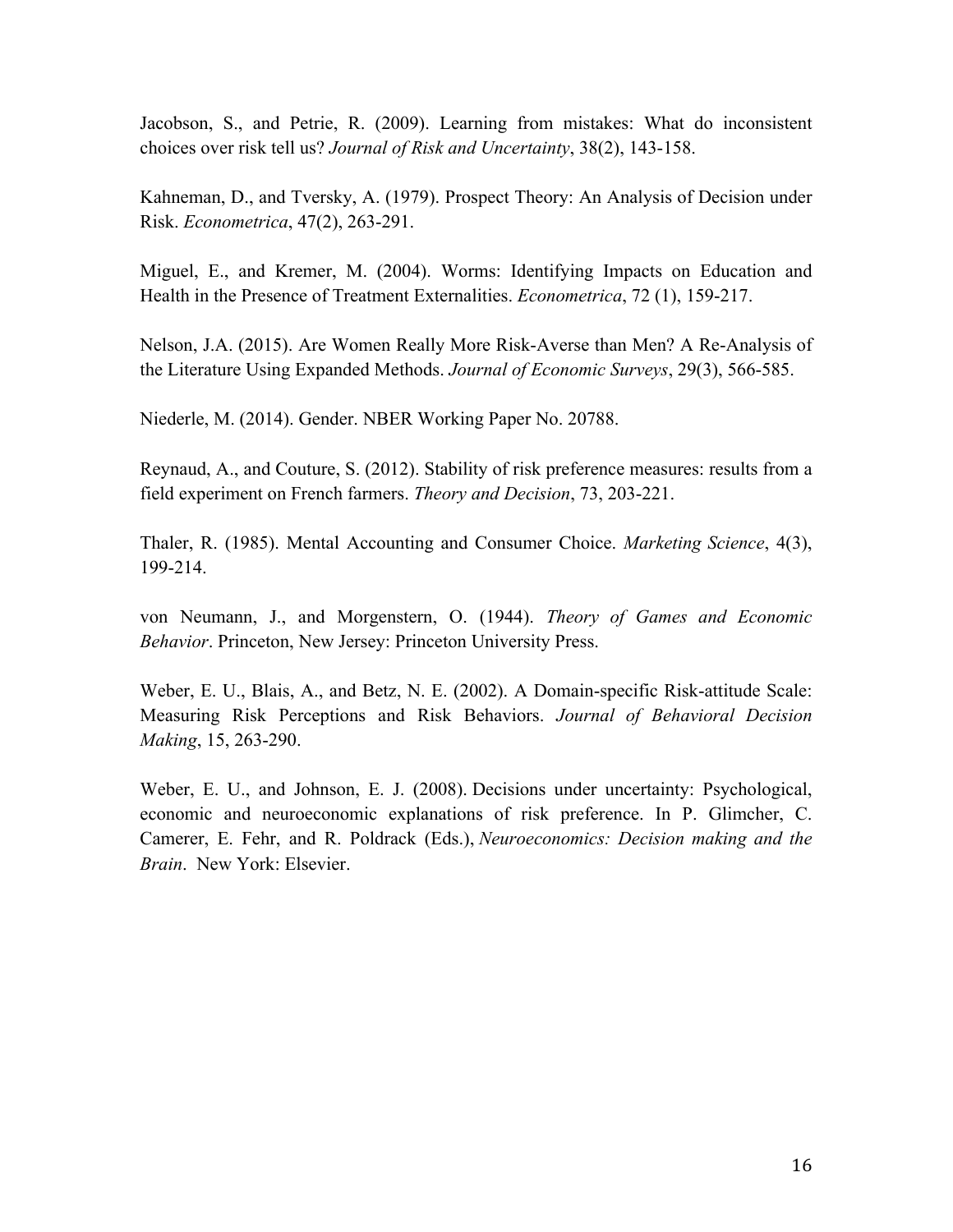

**Figure 1: Risk Attitudes in the EG and GP Tasks**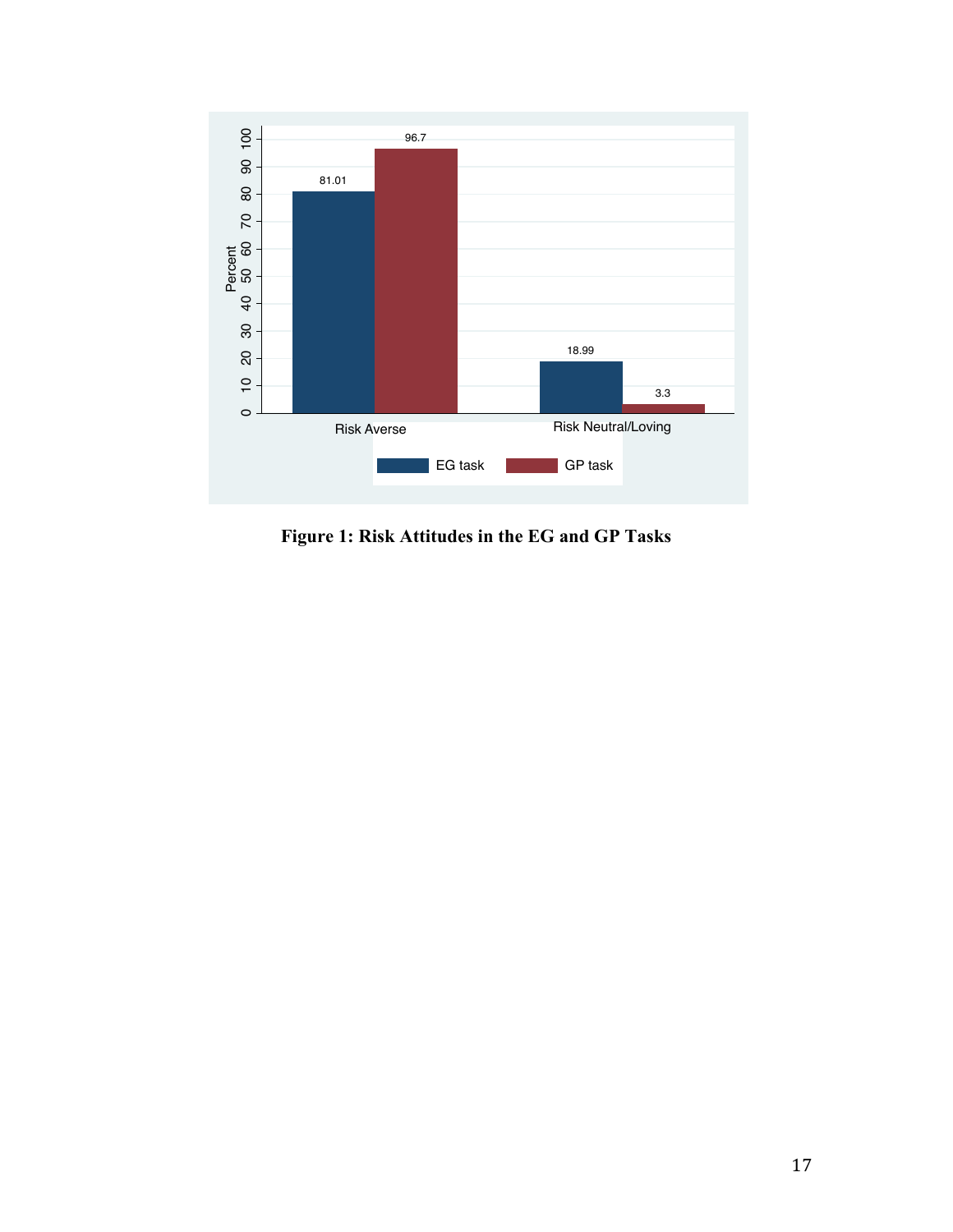| <b>Choice</b><br>(50/50<br>Gamble) | (1)<br>Low<br>payoff | (2)<br><b>High</b><br>payoff | (3)<br><b>Implied</b><br><b>CRRA</b><br>range | (4)<br>All<br><b>Subjects</b><br>$\frac{6}{6}$ | (5)<br>Male<br><b>Subjects</b><br>$(\%)$ | (6)<br>Female<br><b>Subjects</b><br>$(\%)$ |
|------------------------------------|----------------------|------------------------------|-----------------------------------------------|------------------------------------------------|------------------------------------------|--------------------------------------------|
| Gamble 1                           | 84                   | 84                           | $3.46 \le r$                                  | 20.36                                          | 18.24                                    | 22.59                                      |
| Gamble 2                           | 72                   | 108                          | 1 $16 < r < 346$                              | 22.27                                          | 18.72                                    | 26.00                                      |
| Gamble 3                           | 60                   | 132                          | 0.71 < r < 1.16                               | 20.51                                          | 20.15                                    | 20.88                                      |
| Gamble 4                           | 48                   | 156                          | 0.5 < r < 0.71                                | 17.87                                          | 18.82                                    | 16.87                                      |
| Gamble 5                           | 36                   | 180                          | 0 < r < 0.5                                   | 9.64                                           | 11.27                                    | 7.93                                       |
| Gamble 6                           | 6                    | 210                          | r<0                                           | 9.35                                           | 12.80                                    | 5.72                                       |
| Sample<br>size                     |                      |                              |                                               | 2043                                           | 1047                                     | 996                                        |

**Table 1A: Distribution of Choices in the Eckel and Grossman Task**

**Note:** CRRA: coefficient of relative risk aversion

| <b>Choice (50/50)</b><br>Gamble) | (1)<br><b>Equally</b><br>likely<br><b>Payoffs</b> | (2)<br><b>Amount in Safe</b><br>Asset | (3)<br><b>Investment Allocation</b><br>and Gamble Structure | (4)<br><b>Implied CRRA</b><br>range |
|----------------------------------|---------------------------------------------------|---------------------------------------|-------------------------------------------------------------|-------------------------------------|
| Gamble 1                         | 84                                                | 84                                    | 84                                                          | 3.46 $\leq r$                       |
| Gamble 2                         | 72 or 108                                         | 72                                    | $72+0.5$ chance of $3 \times 12$                            | 1.16 < r < 3.46                     |
| Gamble 3                         | 60 or 132                                         | 60                                    | $60+0.5$ chance of 3 x 24                                   | 0.71 < r < 1.16                     |
| Gamble 4                         | 48 or 156                                         | 48                                    | $48 + 0.5$ chance of $3 \times 36$                          | 0.5 < r < 0.71                      |
| Gamble 5                         | 36 or 180                                         | 36                                    | $36+0.5$ chance of $3 \times 48$                            | 0 < r < 0.5                         |
| Gamble 6                         | 6 or 210                                          | 6                                     | $6+0.5$ chance of $3 \times 68$                             | r<0                                 |

### **Table 1B: Eckel and Grossman Task with an Investment Game Interpretation**

**Note:** CRRA: coefficient of relative risk aversion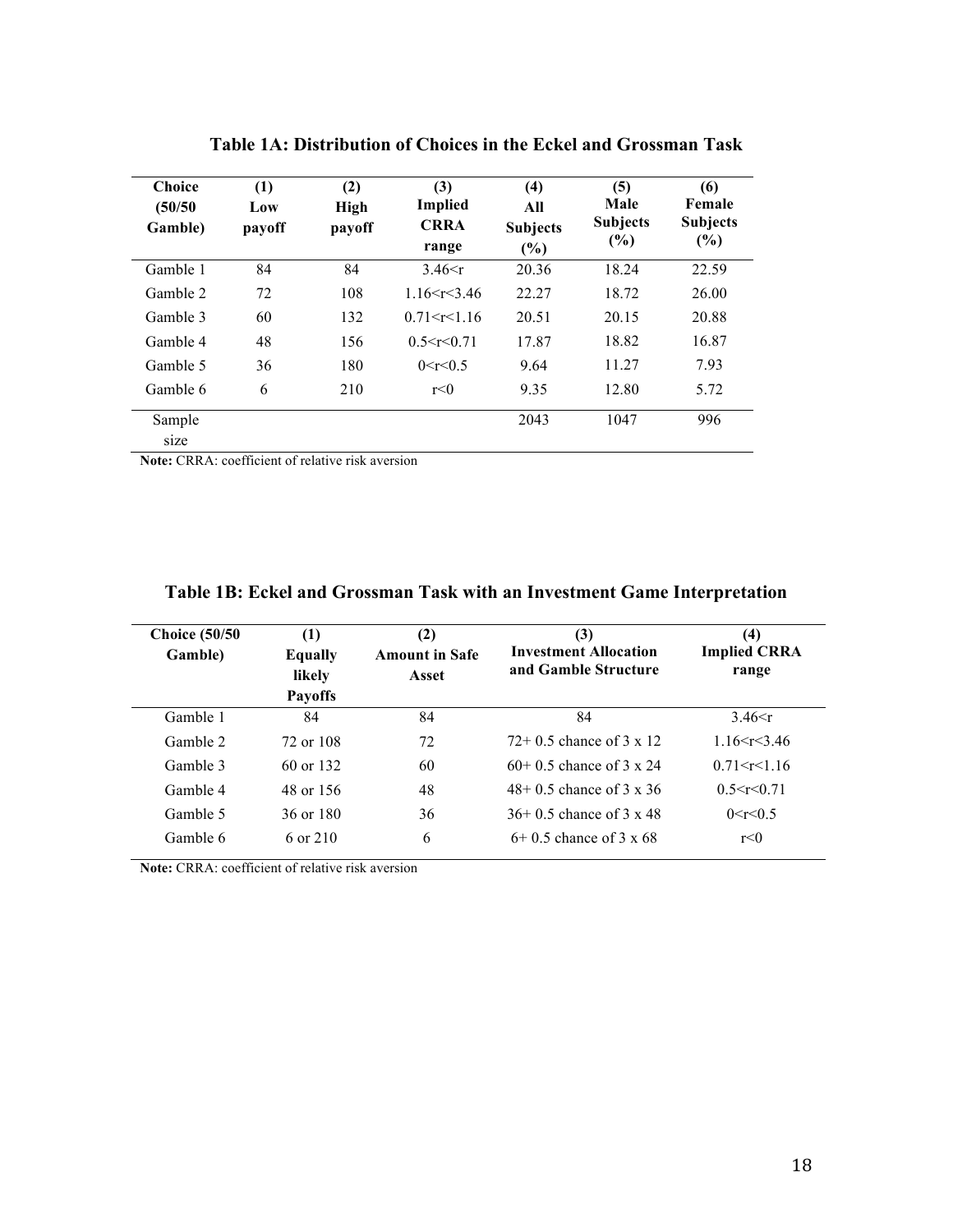|                                    | Mean<br>(SD) |
|------------------------------------|--------------|
| Risk coefficient in the EG task    | 1.62         |
|                                    | (1.41)       |
| Risk coefficient in the GP task    | 0.59         |
|                                    | (0.35)       |
| Male                               | 0.51         |
|                                    | (0.50)       |
| Performance in the addition task   | 4.90         |
|                                    | (2.54)       |
| High income                        | 0.32         |
|                                    | (0.46)       |
| Highly educated father             | 0.66         |
|                                    | (0.47)       |
| Hindu                              | 0.90         |
|                                    | (0.29)       |
| <b>SCST</b>                        | 0.14         |
|                                    | (0.35)       |
| <b>OBC</b>                         | 0.16         |
|                                    | (0.36)       |
| Big Five: Extraversion             | 4.61         |
|                                    | (1.38)       |
| <b>Big Five: Agreeableness</b>     | 5.11         |
|                                    | (1.15)       |
| <b>Big Five: Conscientiousness</b> | 5.27         |
|                                    | (1.25)       |
| Big Five: Emotional stability      | 4.56         |
|                                    | (1.33)       |
| Big Five: Openness to experience   | 5.33         |
|                                    | (1.13)       |
| Locus of control                   | 7.27         |
|                                    | (1.94)       |

### **Table 2: Summary Statistics**

**Note:** The average of the risk coefficient in the EG task is computed over its 6 rows/intervals.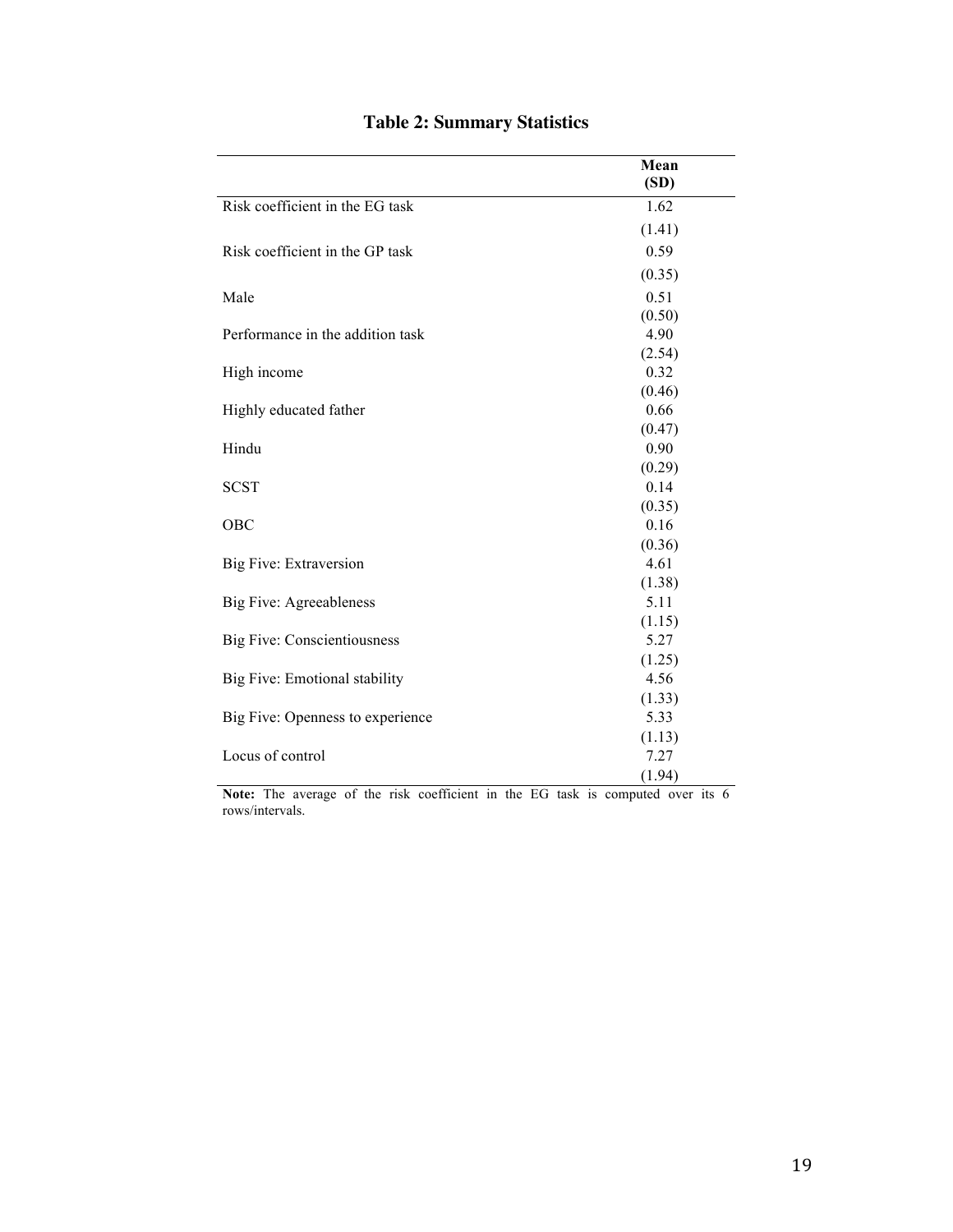|                                              | (1)<br><b>Relative risk</b><br>aversion<br>range in the<br><b>EG</b> task | (2)<br><b>Relative risk</b><br>aversion range<br>in the EG task |
|----------------------------------------------|---------------------------------------------------------------------------|-----------------------------------------------------------------|
| Risk coefficient in the GP task              | $0.84***$                                                                 | $0.70***$                                                       |
|                                              | (0.130)                                                                   | (0.124)                                                         |
| Male                                         |                                                                           | $-0.440***$                                                     |
|                                              |                                                                           | (0.098)                                                         |
| Performance in the addition task             |                                                                           | 0.027                                                           |
|                                              |                                                                           | (0.018)                                                         |
| High income                                  |                                                                           | 0.136                                                           |
|                                              |                                                                           | (0.113)                                                         |
| Highly educated father                       |                                                                           | $-0.215**$                                                      |
|                                              |                                                                           | (0.089)                                                         |
| Big Five: Extraversion                       |                                                                           | $-0.005$                                                        |
|                                              |                                                                           | (0.044)                                                         |
| Big Five: Agreeableness                      |                                                                           | 0.069                                                           |
|                                              |                                                                           | (0.043)                                                         |
| <b>Big Five: Conscientiousness</b>           |                                                                           | 0.064                                                           |
|                                              |                                                                           | (0.044)                                                         |
| Big Five: Emotional stability                |                                                                           | $-0.090**$                                                      |
|                                              |                                                                           | (0.040)                                                         |
| Big Five: Openness to experience             |                                                                           | 0.017                                                           |
|                                              |                                                                           | (0.040)                                                         |
| Locus of control                             |                                                                           | $-0.122***$                                                     |
| Constant                                     | $1.060***$                                                                | (0.039)<br>$1.215***$                                           |
|                                              | (0.093)                                                                   | (0.244)                                                         |
|                                              |                                                                           |                                                                 |
| <b>Null:</b> Risk coefficient in GP task = 1 | 1.54                                                                      | 5.80**                                                          |
| (p-value)                                    | (0.21)                                                                    | (0.016)                                                         |
| Observations                                 | 1,983                                                                     | 1,950                                                           |

### **Table 3: Stability of Risk Attitudes**

**Note:** Standard errors clustered at the session level in parentheses. \*\*\*  $p<0.01$ , \*\*  $p<0.05$ , \* p<0.1. In both columns, coefficient estimates from interval regression models are reported. Religion and caste dummies also included in these regressions.